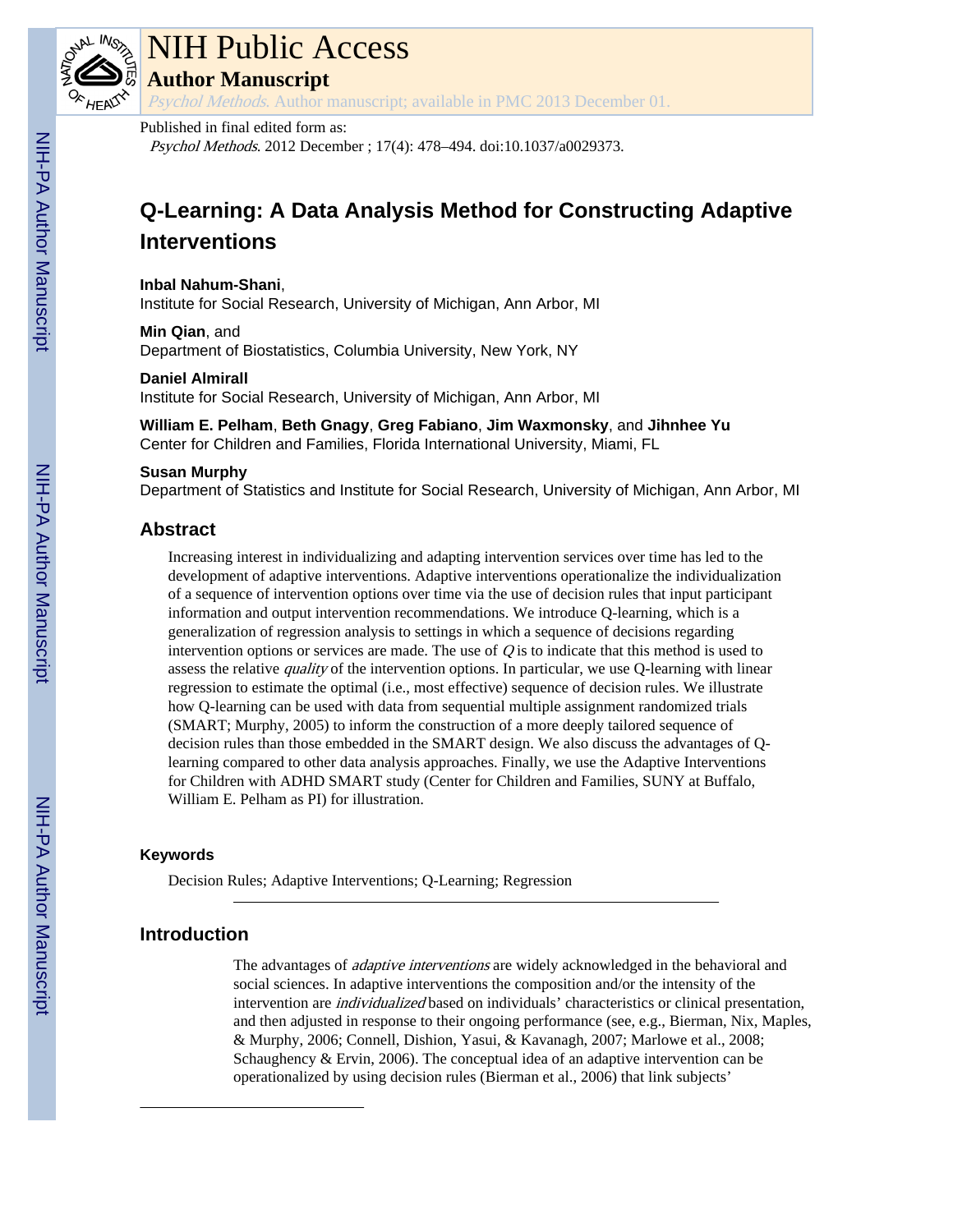characteristics and ongoing performance with specific subsequent intervention options (i.e., the type and the intensity/dosage of the intervention). The assignment of particular intervention options is based on participants' values on *tailoring variables*—baseline and time-varying variables which strongly moderate the effect of certain intervention options, such that the type or intensity of the intervention should be tailored according to these moderators (see the companion paper, Nahum-Shani et al., 2011, for more details and examples of decision rules).

High-quality adaptive interventions are constructed by selecting good decision rules, namely decision rules that are expected to optimize the overall effectiveness of the sequence of tailored intervention options. In recent years intervention scientists have become increasingly interested in experimental designs and data analysis methods that are specifically suited for selecting high-quality decision rules for intervention development (Brown et al., 2009; Collins, Murphy & Strecher, 2007; Rivera, Pew & Collins, 2007). The sequential multiple assignment randomized trials (SMART) was developed to provide data specifically for the purpose of constructing adaptive interventions. In a SMART design, participants proceed through multiple intervention stages (corresponding to critical decision points) and at each stage, each individual is randomized among intervention options (see the companion paper, Nahum-Shani et al., 2011, for an overview of SMART designs). Nahum-Shani et al. (2011) provide methods that can be used to compare intervention options at different stages of the adaptive intervention as well as to compare the relatively simple adaptive interventions embedded in a SMART design. However, investigators are often interested in constructing interventions that are more complex than those embedded in the SAMRT design. For example, investigators often collect information concerning potential moderators (e.g., baseline characteristics of the individual and/or context, adherence to and/ or side effects from prior intervention stages) and plan to use this information to investigate whether and how intervention options should be tailored according to these variables. In other words, investigators are interested in using additional information collected as part of the SMART study to explore ways to more deeply tailor the adaptive intervention. Accordingly, data analysis methods are needed in order to construct the best sequence of decision rules that employ additional potential useful tailoring variables at each intervention stage.

Here, we introduce Q-learning (Watkins, 1989)—a novel but straightforward methodology drawn from computer science that can be used for the construction of high-quality adaptive interventions from data. Our implementation of Q-learning will utilize a series of linear regressions to construct the sequence of decision rules (i.e., the sequence of adaptive intervention options) that maximizes a continuous outcome. Q-learning is used to assess the quality of the decision (i.e., the intervention option) at each critical decision stage (i.e., intervention stage), while appropriately controlling for effects of both past and subsequent adaptive decisions (i.e., adaptive intervention options).

We first provide a general framework for Q-learning with linear regression. Then, drawing on hypothetical examples from the area of goal-setting in organizational research (based on ideas from Erez, 1990 and Fried & Slowik, 2004), we illustrate how Q-learning can be employed to analyze data from four common types of SMART studies. We also compare Qlearning with other data analysis approaches that might be used in constructing adaptive interventions. Finally, we illustrate Q-learning using data from a SMART study aiming to develop an adaptive intervention for improving the school-based performance of children with attention deficit hyperactivity disorder (ADHD; Center for Children and Families, SUNY at Buffalo, William E. Pelham as PI).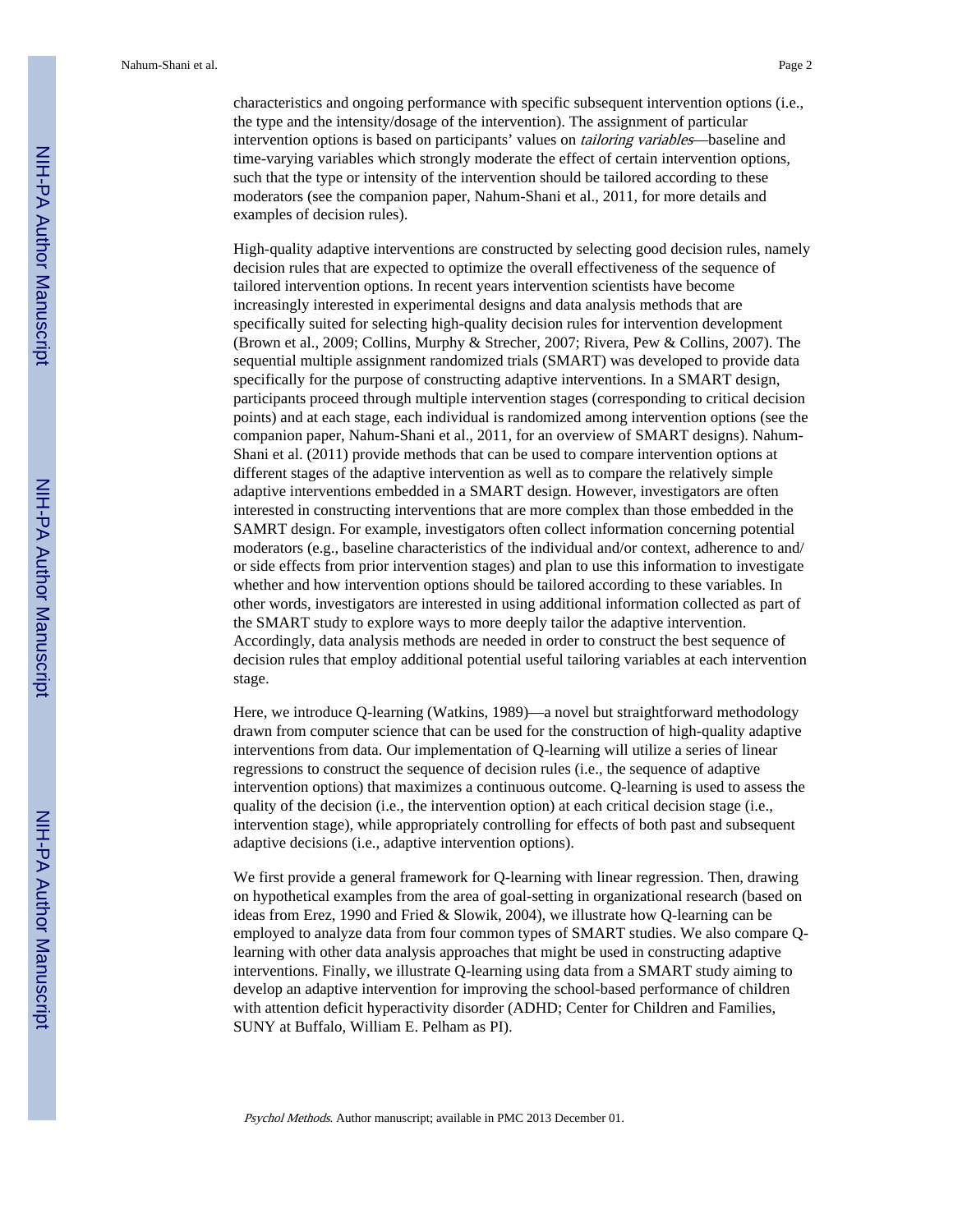## **Motivation for Q-learning**

One way to develop a high-quality adaptive intervention is to use data to construct an optimal sequence of decision rules, namely an optimal sequence of adaptive or individualized intervention options. For example, assume an investigator is interested in finding the best way to set goal difficulty on a complex task in order to maximize employee performance. The investigator conducts a SMART study (see the companion paper Nahum-Shani et al., 2011 for more details concerning SMART designs) on Nemployee participants involving two critical goal-setting stages (i.e., intervention stages); at each stage there are two goal-setting options (i.e., two intervention options). At the first stage of the goal-setting process (e.g., the beginning of the year), employees were randomized with probability .5 to one of two goal-setting options. Let denote the randomized goal-setting options (i.e., the first-stage intervention options) at the first stage, coded -1 for a moderate goal (i.e., a goal with a moderate level of difficulty) and 1 for a difficult goal. At the second stage of the goalsetting process (e.g., the middle of the year), employees were re-randomized with probability .5 to one of two goal-setting options. Let  $A_2$  denote the randomized goal-setting options at the second stage of the goal-setting process, coded -1 for a moderate goal and 1 for a difficult goal. Let Y denote the supervisor's annual assessment of the employee's performance at the end of the second stage, coded so that high values are preferred.

Assume the investigator considers the baseline self-efficacy of the employee (i.e., the employee's judgment of his/her capability to accomplish a certain level of performance; Bandura, 1986) as a candidate tailoring variable for the first-stage goal. Denote the employee's baseline self-efficacy by  $O<sub>1</sub>$ . Assume the investigator also considers the attainment of the first-stage goal (i.e., whether or not the employee achieved the first-stage goal) as a candidate tailoring variable for the second-stage goal-setting options. Denote the attainment of the first-stage goal by  $O_2$ . Accordingly, the data record for each of the N employees is  $O_1$ , $A_1$ , $O_2$ , $A_2$ ,  $Y^1$ .

In general,  $O_t$  contains predictors of the primary outcome.  $O_1$  can be a vector of baseline measures (e.g., baseline performance, personality and demographic characteristics), and  $O_2$ can be a vector of intermediate outcomes measured prior to the second stage of the intervention (e.g., self-efficacy, affect, and goal commitment prior to the second stage of the goal-setting process).  $O_1$  and  $O_2$  might condition (moderate) the effects of the intervention options; additionally  $O_2$  might be affected by  $A_1$  and  $O_1$  (e.g., the attainment of the firststage goal might depend on whether the first-stage goal was moderate or difficult, as well as on the employee's baseline level of self-efficacy).

Now consider using the data on the N employees to construct a sequence of decision rules, that is, a sequence of goal-setting options that adapt to the employee's baseline self-efficacy, as well as to the attainment of the first-stage goal. A decision rule at the first stage is denoted by  $d_1$ , where the available information (employee's baseline self-efficacy, denoted by  $O_1$ ) is the input, and the goal-setting option at the first-stage  $(a<sub>1</sub>)$  is the output. A decision rule at the second stage is denoted by  $d_2$ . In this decision rule, the input is the available information on the employee's baseline self-efficacy, the first-stage goal-setting option, and the attainment of the first-stage goal  $(O_1,a_1,O_2)$ , and the output is the second-stage goal-setting option  $(a_2)$ .

Suppose we are interested in using the data described above to construct an optimal adaptive intervention. Here, the word *optimal* means that if these decision rules were used to assign

<sup>&</sup>lt;sup>1</sup>Throughout we use uppercase letters to represent a random variable, and lowercase letters to represent a particular value, or realization, of that random variable.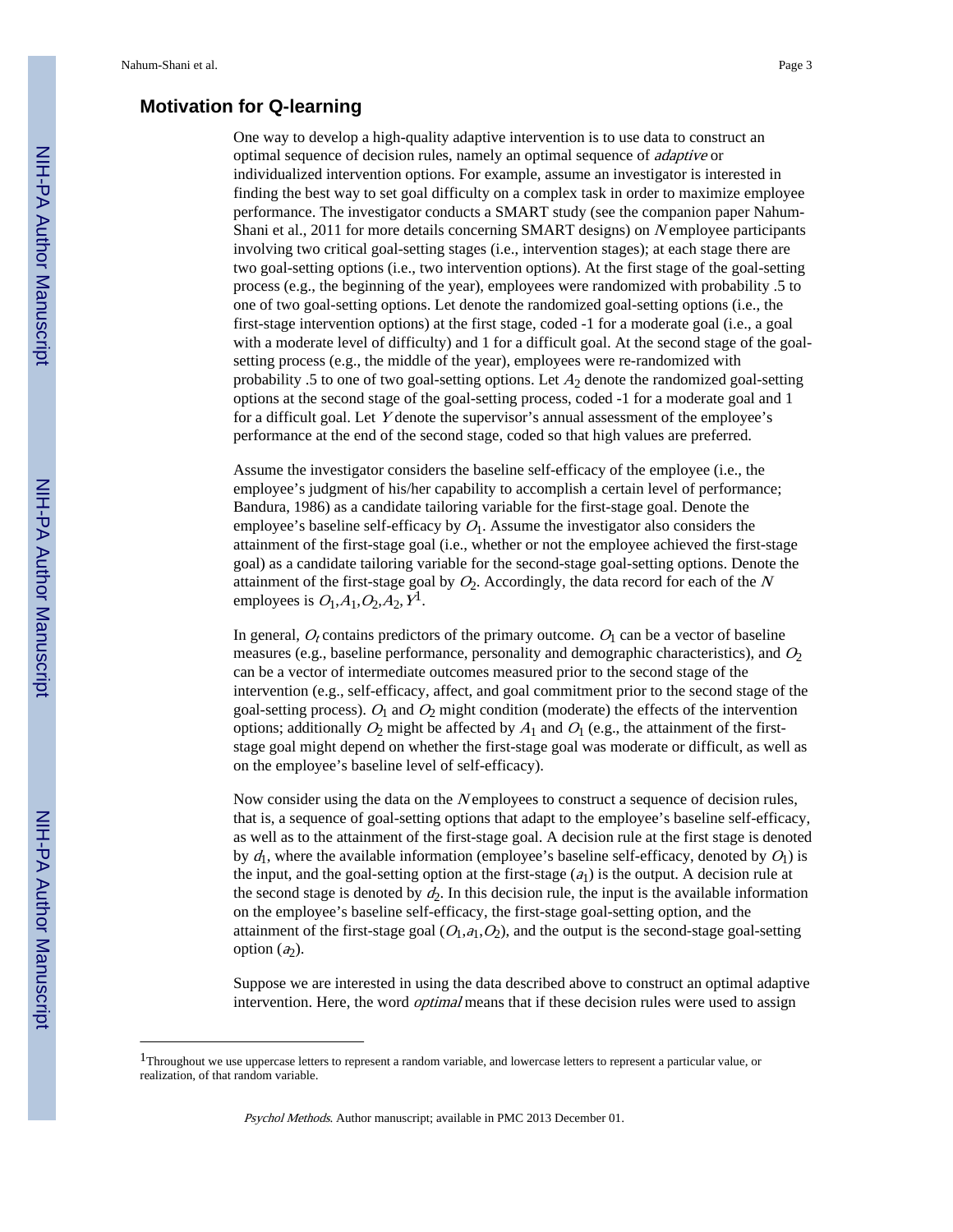goals to the entire study population, then this would lead to the maximal expected annual assessment of the employee's performance. Denote the optimal adaptive intervention by the sequence of decision rules  $(d_1^*, d_2^*)$ . Q-learning is a method for using data to construct the decision rules  $(d_1^*, d_2^*)$  that operationalize the optimal adaptive intervention. Q-learning uses backwards induction (Bellman & Dreyfus, 1962) to construct a sequence of decision rules that map or link the observations (here captured by the tailoring variables) to the actions the agent (decision maker) ought to take in order to maximize a primary outcome. In terms of constructing an adaptive intervention, Q-learning can be used to find the sequence of decision rules that link the observed information concerning an individual (e.g., characteristics and responses to past intervention options) to the most efficient intervention type and intensity/dosage. Q-learning allows us to contrast the intervention options at each stage controlling for effects of *both* past and subsequent adaptive intervention options. This enables investigators to contrast intervention options when used as part of a sequence, as opposed to contrasting intervention options as stand-alone options for each stage (see the companion paper Nahum-Shani et al., 2011 for more details). In the following section we show how Q-learning can be used to construct an optimal sequence of decision rules.

## **Q-Learning**

To illustrate the intuition behind Q-learning, it is useful to first consider the case in which an expert<sup>2</sup> provides the multivariate distribution of  $O_1, O_2$ , and Y, for every sequence of decisions  $a_1, a_2$ . In this case, we construct the optimal sequence of decision rules using backwards induction as follows. We begin by finding the optimal decision rule at the second stage, namely  $d_2^*(O_1, a_1, O_2)$ .

$$
d_2^*(O_1, a_1, O_2) = \arg \max_{a_2} Q_2(O_1, a_1, O_2, a_2),
$$

where  $Q_2(O_1,a_1,O_2,a_2) = E[Y|O_1,a_1,O_2,a_2]$ . Accordingly, the optimal second-stage decision rule  $d_2^*(O_1, a_1, O_2)$  is the second-stage intervention option  $a_2$  for which  $Q_2(O_1, a_1, O_2, a_2)$  (i.e., the expected primary outcome, conditional on information available up to the second stage) attains its maximal value. The use of  $Q$  to denote the conditional expectation is a mnemonic to indicate that this expectation is used to assess the *quality* of the intervention option.  $Q_2$  is the conditional expectation that provides the quality of choosing second-stage option  $a_2$ , given the information available  $(O_1, a_1, O_2)$ .

Then, we move backwards in time to construct the optimal decision rule at the first stage, namely  $d_1^*(O_1)$ .

$$
d_1^*(O_1) = \arg \max_{a_1} Q_1(O_1, a_1)
$$

where  $Q_1(O_1,a_1) = E[\max_{a_7} Q_2(O_1,a_1,O_2,a_2)|O_1,a_1]$  is the conditional expectation that provides the quality of choosing first-stage intervention option  $a_1$ , controlling for the use of the best second-stage intervention option and given the information available  $(O_1)$ . Accordingly, the optimal first-stage decision rule  $d_1^*(O_1)$  equals the first-stage option  $a_1$  for which  $Q_1(O_1, a_1)$  attains its maximal value (i.e., the first-stage intervention option that, given

<sup>&</sup>lt;sup>2</sup>Expert systems (or knowledge-based systems) are defined broadly as computer programs that mimic the reasoning and problem solving of a human 'expert'. These systems use pre-specified knowledge about the particular problem area. They are based on theoretical models, employing deep knowledge systems as a basis for their operation (Velicer, James Prochaska & Redding, 2006).

Psychol Methods. Author manuscript; available in PMC 2013 December 01.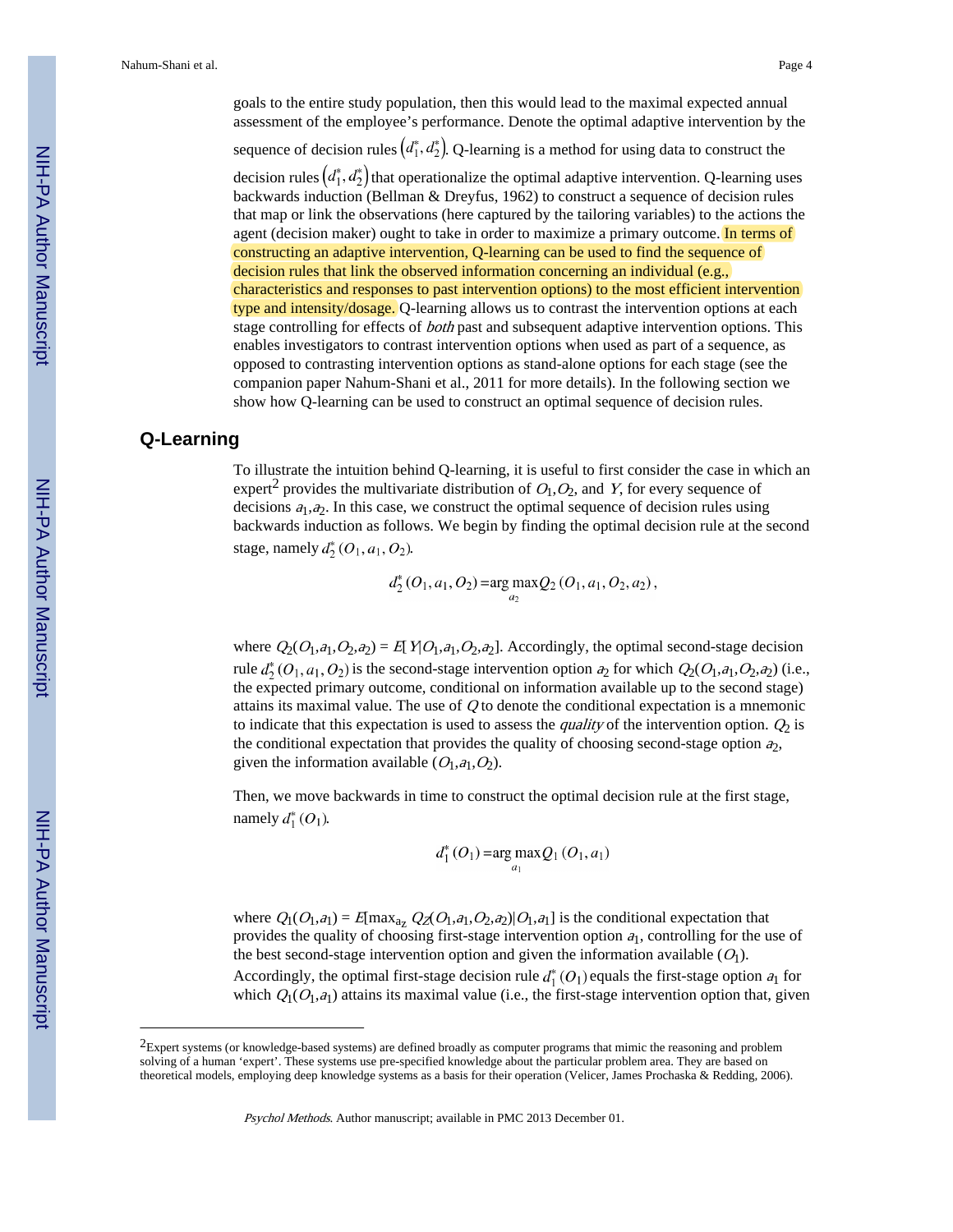the information available up to the first stage, leads to the maximal expected mean outcome obtained by choosing the optimal second-stage intervention option).  $Q_1$  and  $Q_2$  are often called Q-functions (Sutton & Barto, 1998). Note that the optimal sequence of decision rules

 $(d_1^*, d_2^*)$  output the first-stage and second-stage intervention options that maximize  $Q_1, Q_2$ respectively.

Here, we focus on using SMART study data to construct the optimal sequence of decision rules, because we do not know the true multivariate distribution of  $O_1$ ,  $O_2$  and Y. We represent the study data by  $\{O_{1i}$ ,  $A_{1i}$ ,  $O_{2i}$ ,  $A_{2i}$ ,  $Y_i\}$ ,  $i = 1,...,N$ , where N is the number of study participants. Throughout, for simplicity, we assume that participants are randomly assigned to one of two intervention options at each of the two intervention stages (e.g.,  $A_1$  and  $A_2$  are randomized).

We estimate the Q-functions, from which we construct the optimal sequence of decision rules as described above, using Q-learning. In general Q-learning involves any one of a variety of regression techniques (linear regression, non-parametric regression, additive regression) and can be used with a variety of outcomes including longitudinal and/or binary, ordinal and continuous outcomes. For clarity we present Q-learning with linear regression and a continuous outcome Y. In this case, the second-stage Q-function might be modeled as

$$
Q_2(O_1, A_1, O_2, A_2; \gamma_2, \alpha_2)
$$
  
= $\gamma_{20}+\gamma_{21}O_1+\gamma_{22}A_1+\gamma_{23}O_1A_1+\gamma_{24}O_2+(\alpha_{21}+\alpha_{22}A_1+\alpha_{23}O_2)A_2,$  (1)

where,  $\gamma_2 = (\gamma_{20}, \gamma_{21}, \gamma_{22}, \gamma_{23}, \gamma_{24})$ , and  $\alpha_2 = (a_{21}, a_{22}, a_{23})$ . Notice that our main interest lies primarily in the parameters  $a_2$ , because they contain information with respect to how the second-stage intervention  $(A_2)$  should vary as a function of the candidate tailoring variables (here  $A_1$  and  $O_2$ ). Based on Equation (1) one can see that the second-stage intervention option (a<sub>2</sub>) that maximizes  $Q_2$  is the one that maximizes the term ( $a_{21} + a_{22}A_1$ +  $a_{23}O_2$ ) $a_2$ . If  $(a_{21} + a_{22}A_1 + a_{23}O_2) > 0$ , the term  $(a_{21} + a_{22}A_1 + a_{23}O_2)a_2$  attains its maximal value by  $a_2 = 1$ ; if  $(a_{21} + a_{22}A_1 + a_{23}O_2) < 0$ , the term  $(a_{21} + a_{22}A_1 + a_{23}O_2)a_2$ attains its maximal value by  $a_2 = -1$ . We estimate the vector parameters  $\gamma_2$  and  $a_2$  by the following regression:

$$
Y \sim \gamma_{20} + \gamma_{21}O_1 + \gamma_{22}A_1 + \gamma_{23}O_1A_1 + \gamma_{24}O_2 + (\alpha_{21} + \alpha_{22}A_1 + \alpha_{23}O_2)A_2.
$$

Next, we estimate the quality of the optimal second-stage option. This is

$$
\tilde{Y}_i = \max_{a_2} Q_2\left(O_{1i}, A_{1i}, O_{2i}, a_2; \widehat{\gamma}_2, \widehat{\alpha}_2\right), i=1,\ldots,n.
$$

Here,  $\tilde{\gamma}$ , reduces to

$$
\tilde{Y}_i = \widehat{\gamma}_{20} + \widehat{\gamma}_{21}O_{1i} + \widehat{\gamma}_{22}A_{1i} + \widehat{\gamma}_{23}O_{1i}A_{1i} + \widehat{\gamma}_{24}O_{2i} + \widehat{\alpha}_{21} + \widehat{\alpha}_{22}A_{1i} + \widehat{\alpha}_{23}O_{2i}.
$$
 (2)

 $\tilde{\gamma}_i$  is the expected mean outcome obtained by choosing the optimal second-stage intervention option, given the information available  $(O_1,a_1,O_2)$ .

We use a linear regression for the first stage Q-function as well:

$$
Q_1(O_1, A_1, \gamma_1, \alpha_1) = \gamma_{10} + \gamma_{11} O_1 + (\alpha_{11} + \alpha_{12} O_1) A_1, \quad (3)
$$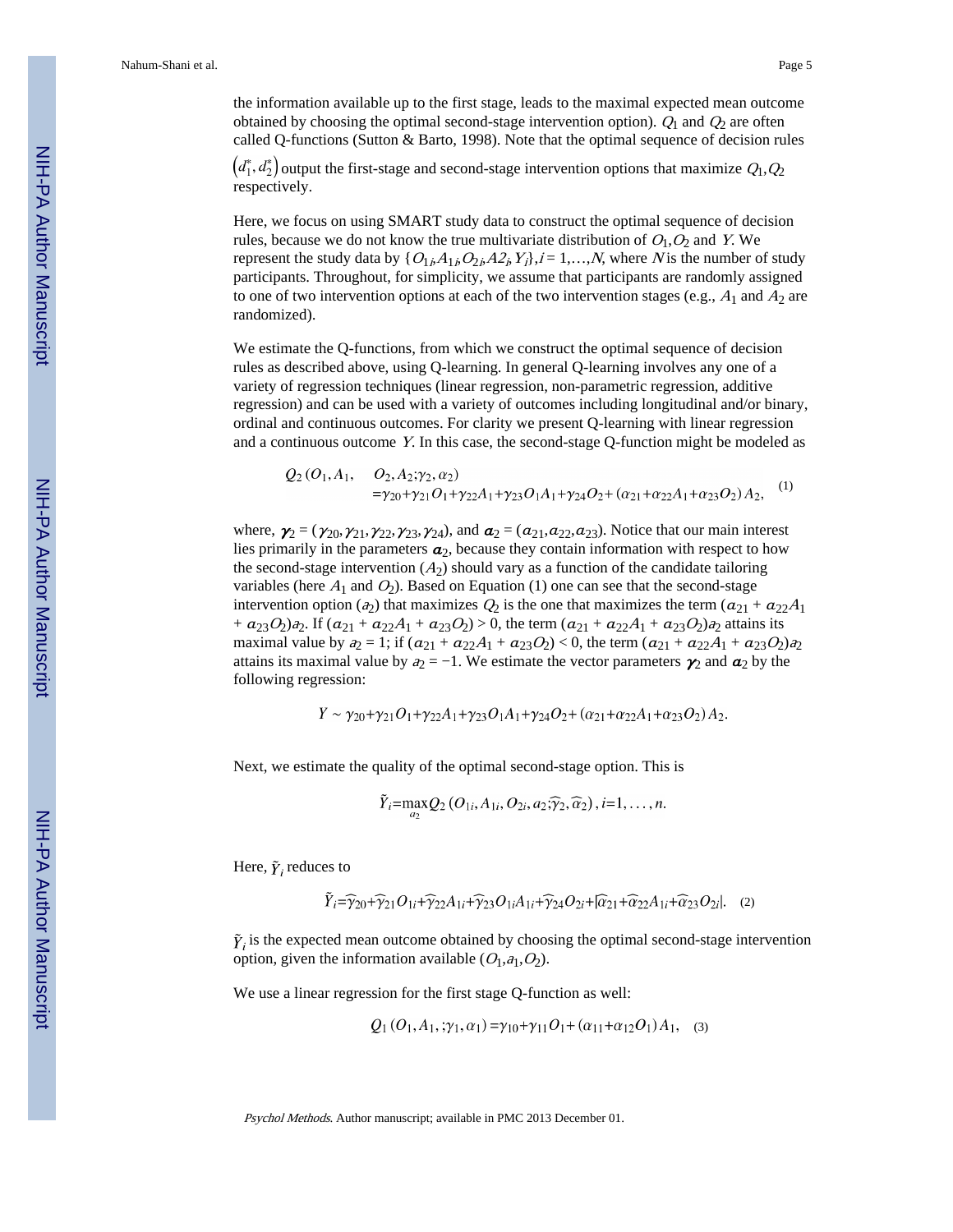where,  $\mathbf{y}_1 = (\gamma_{10}, \gamma_{11})$ , and  $\mathbf{a} = (a_{11}, a_{12})$ . Based on Equation (3), the first-stage option (a<sub>1</sub>) that maximizes  $Q_1$  is the value of  $a_1$  that maximizes the term  $(a_{11} + a_{12}O_1)a_1$ ; that is, if  $(a_{11} + a_{12}O_1) > 0$ ,  $a_1 = 1$  maximizes the term  $(a_{11} + a_{12}O_1)a_1$ , and if  $(a^{11} + a_{12}O_1) < 0$ ,  $a_1$  $= -1$  maximizes the term  $(a_{11} + a_{12}O_1)a_1$ . We again use regression to estimate  $\gamma_1$  and  $\alpha_1$  as follows:

$$
\tilde{Y} \sim \gamma_{10} + \gamma_{11} O_1 + (\alpha_{11} + \alpha_{12} O_1) A_1
$$

Notice that this time we regress the estimated quality of the optimal second-stage option (i.e., the maximal expected primary outcome obtained by taking the best second-stage intervention options) on  $A_1, O_1$ , and  $A_1O_1$ .

In summary, the estimated optimal sequence of decision rules (i.e., the best adaptive firststage and second-stage intervention options) is

$$
d_2^*(O_1, A_1, O_2) = \arg \max_{a_2} Q_2(O_1, A_1, O_2, a_2, \widehat{\gamma}_2, \widehat{\alpha}_2) = \text{sign}(\widehat{\alpha}_{21} + \widehat{\alpha}_{22}A_1 + \widehat{\alpha}_{23}O_2)
$$
  

$$
\widehat{d}_1^*(O_1) = \arg \max_{a_1} Q_1(O_1, a_1; \widehat{\gamma}_1, \widehat{\alpha}_1) = \text{sign}(\widehat{\alpha}_{11} + \widehat{\alpha}_{12}O_1),
$$

where  $\hat{d}_2^*(O_1, A_1, O_2)$  is the estimated best second-stage intervention option (a<sub>2</sub>); that is, the second-stage intervention option that maximizes the mean of the primary outcome, given  $(O_1,A_1,O_2);$   $\widehat{d}_1^*(O_1)$  is the estimated best first-stage intervention option  $(a_1)$  that, given  $(O_1)$ , maximizes the mean of the maximal expected primary outcome (i.e., the maximal expected primary outcome obtained by taking the best second-stage intervention option).

Under the assumption that the linear models for  $Q_1$  and  $Q_2$  are correct and the observations from one individual to another are independent, the estimators of the regression coefficients are consistent (unbiased in large samples) for the true regression coefficients<sup>3</sup>3. Also as is the case with all generalized linear models (e.g., logistic regression, ordinal regression, etc.), a crucial assumption is that the sample size is sufficiently large so that the distribution of the estimators for the regression coefficients can be well approximated by the normal distribution. Practically, the sample size must be larger if Y and/or any of the variables in  $O_2$ have highly non-continuous, skewed, or heavy tailed distributions than if all of these variables have continuous symmetric distributions.

Consider the construction of confidence intervals and/or hypothesis testing concerning the regression coefficients in  $Q_2$ . Note that the second-stage linear regression for  $Q_2$  is an ordinary linear regression. Hence, in large samples bootstrap can be used to estimate standard errors, form confidence intervals and conduct hypothesis tests.<sup>4</sup> Inference for the estimators of the regression coefficients in  $Q_1$  is less standard. To see this, consider Equation (2) and note that the formula for  $\tilde{\gamma}$  (i.e., the dependent variable for the first-stage regression) contains an absolute value function. Because the absolute value function is nondifferentiable at the point 0, the distribution of the estimators of the regression coefficients in  $Q_1$  cannot be consistently approximated by standard methods such as the bootstrap. That is, in these cases, standard large-sample bootstrap-based tests and confidence intervals might perform poorly (Chakraborty, Murphy, & Strecher, 2010; Robins, 2004). To provide confidence intervals for the first-stage regression coefficients, methods that address the

<sup>&</sup>lt;sup>3</sup>This is a standard assumption for consistency in generalized linear models such as logistic regression, survival analysis and ordinal regression.<br><sup>4</sup>In small samples the t-test statistic can be used if the usual assumptions underpinning classical linear regression hold (normal

residuals, homogeneous variance, etc.).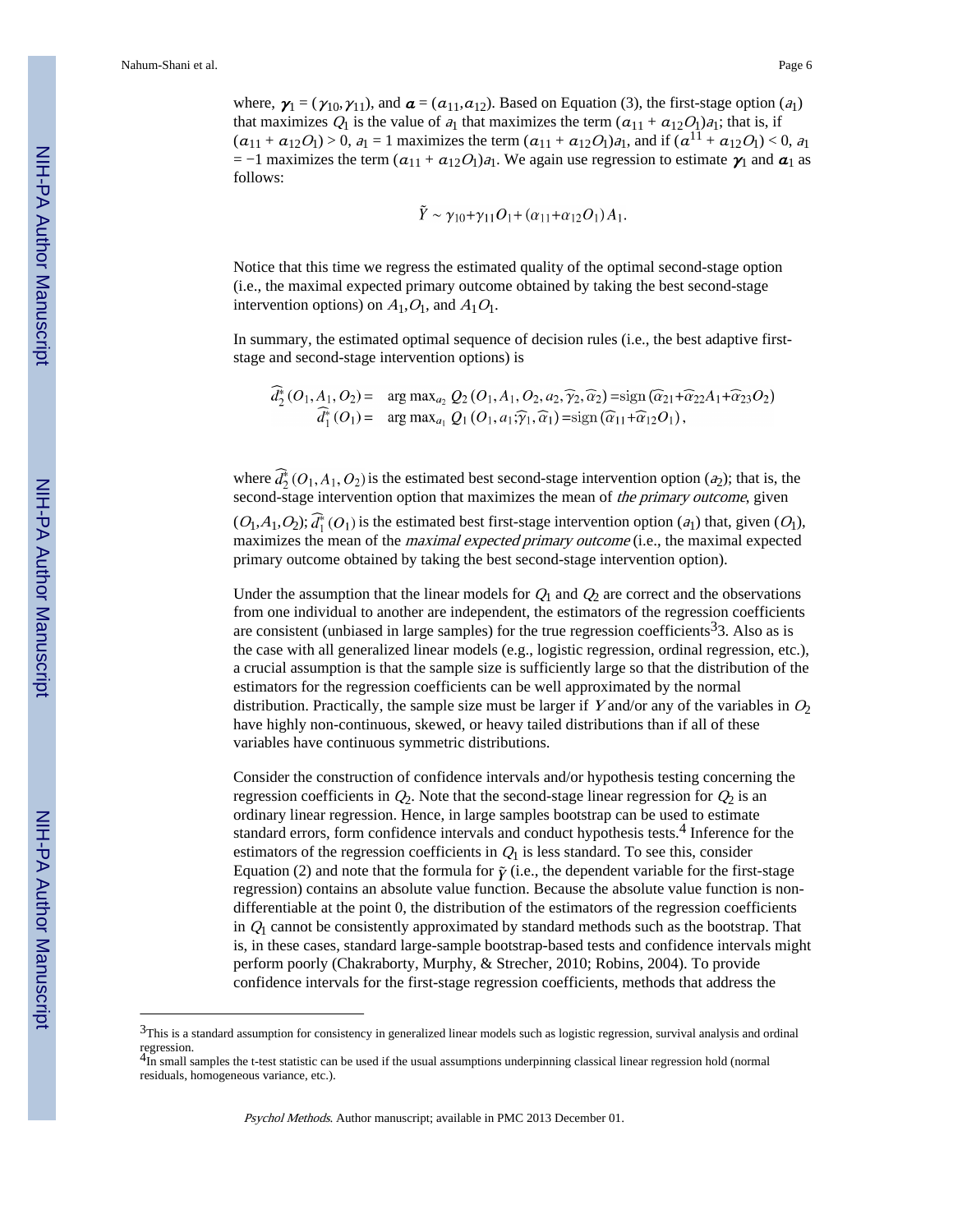problem of non-differentiability are required. The software (provided at [http://](http://methodology.psu.edu/ra/adap-treat-strat) [methodology.psu.edu/ra/adap-treat-strat\)](http://methodology.psu.edu/ra/adap-treat-strat) utilizes the Soft-thresholding with percentile bootstrap method in which Q-learning is applied to each bootstrap sample with one small adjustment to the formula for  $\tilde{\gamma}$ . More specifically, the term  $\tilde{\alpha}_{21} + \tilde{\alpha}_{22}A_1 + \tilde{\alpha}_{23}O_{22}$  is replaced

by 
$$
|\widehat{\alpha}_{21} + \widehat{\alpha}_{22}A_1 + \widehat{\alpha}_{23}O_{22}| \left(1 - \frac{\lambda}{|\widehat{\alpha}_{21} + \widehat{\alpha}_{22}A_1 + \widehat{\alpha}_{23}O_{22}|}\right)^+
$$
, where  $\lambda$  is equal to

 $3(1, A_1, O_{22})^T \Sigma_2 (1, A_1, O_{22})$  /N and  $\Sigma_2/N$  is the estimated covariance matrix of  $\widehat{\alpha}_2$ . This adjustment tests whether  $(\widehat{\alpha}_{21}+\widehat{\alpha}_{22}A_1+\widehat{\alpha}_{23}O_{22})$  is close to zero and, if so, shrinks  $\int \widehat{\alpha}_{21} + \widehat{\alpha}_{22}A_1 + \widehat{\alpha}_{23}O_{22}$  to zero. Chakraborty et al. (2010) found that bootstrap intervals using this small adjustment achieve the desired confidence level across a wide variety of simulated settings.

#### **Using Q-learning to Analyze Data from Four Different Types of SMART Studies**

In the companion paper (Nahum-Shani et al., 2011) we describe four common SMART studies: (a) SMART designs that do not use intermediate outcomes as part of the experimental design (i.e., SMARTs with no embedded tailoring variables, as in Figure 2 of Nahum-Shani et al., 2011); (b) SMART designs in which whether or not to re-randomize depends on an intermediate outcome (as in Figure 1 of Nahum-Shani et al., 2011); (c) SMART designs in which participants are re-randomized to different second-stage intervention options depending on an intermediate outcome (as in Figure 3 of Nahum-Shani et al., 2011); and (d) SMART designs in which whether or not to re-randomize depends on an intermediate outcome and prior treatment (as in Figure 4 of Nahum-Shani et al., 2011). In the following, we illustrate the use of Q-learning with respect to data from each of these four types of SMART designs. In general, there are three main differences between the four designs in terms of the use of Q-learning. First, the regression models might differ. Second, the subsample of the SMART data used for estimating  $Q_2$  might differ. Third, there might be differences in the construction of the estimated quality of the optimal second-stage intervention option  $\tilde{y}$ . To clarify this, we use hypothetical examples from the area of goalsetting in organizational research.

**SMARTs with no embedded tailoring variables—**In these SMART designs all participants are re-randomized regardless of any observed information (e.g., intermediate outcomes such as response or adherence, or the intervention options offered in prior stages). Accordingly, assume an investigator obtained data from the goal-setting study described previously, in which at the first-stage (i.e., beginning of the year) and at the second stage (i.e., middle of the year) employees were randomly assigned (with .5 probability) to one of two goal-setting options  $(A_1/A_2 = -1$  for a moderate goal,  $A_1/A_2 = 1$  for a difficult goal). Recall that in addition the investigator obtained data on two candidate tailoring variables: self-efficacy at baseline  $(O_1)$  and goal-attainment  $(O_2)$ . Assume self-efficacy is a continuous measure that the investigator has standardized (mean=0, STD=1). Also assume goalattainment was measured in terms of whether (coded as 1) or not (coded as 0) the first-stage goal was achieved. The investigator is interested in using this data to obtain the optimal (i.e., in terms of the employee's annual performance assessment) sequence of goal-setting options while assessing (a) whether and how to tailor the first-stage goal-setting options to the employee's self-efficacy at baseline; and (b) whether and how to tailor the second-stage goal-setting options to the first-stage goal-setting option assigned to the employee, and to the employee's attainment of the first-stage goal.

To apply Q-learning in this context, begin with the second stage of the goal-setting process, considering the first-stage goal-setting option  $(A_1)$  as well as goal-attainment  $(O_2)$ , as candidate-tailoring variables for the second-stage goal-setting options. Here the model in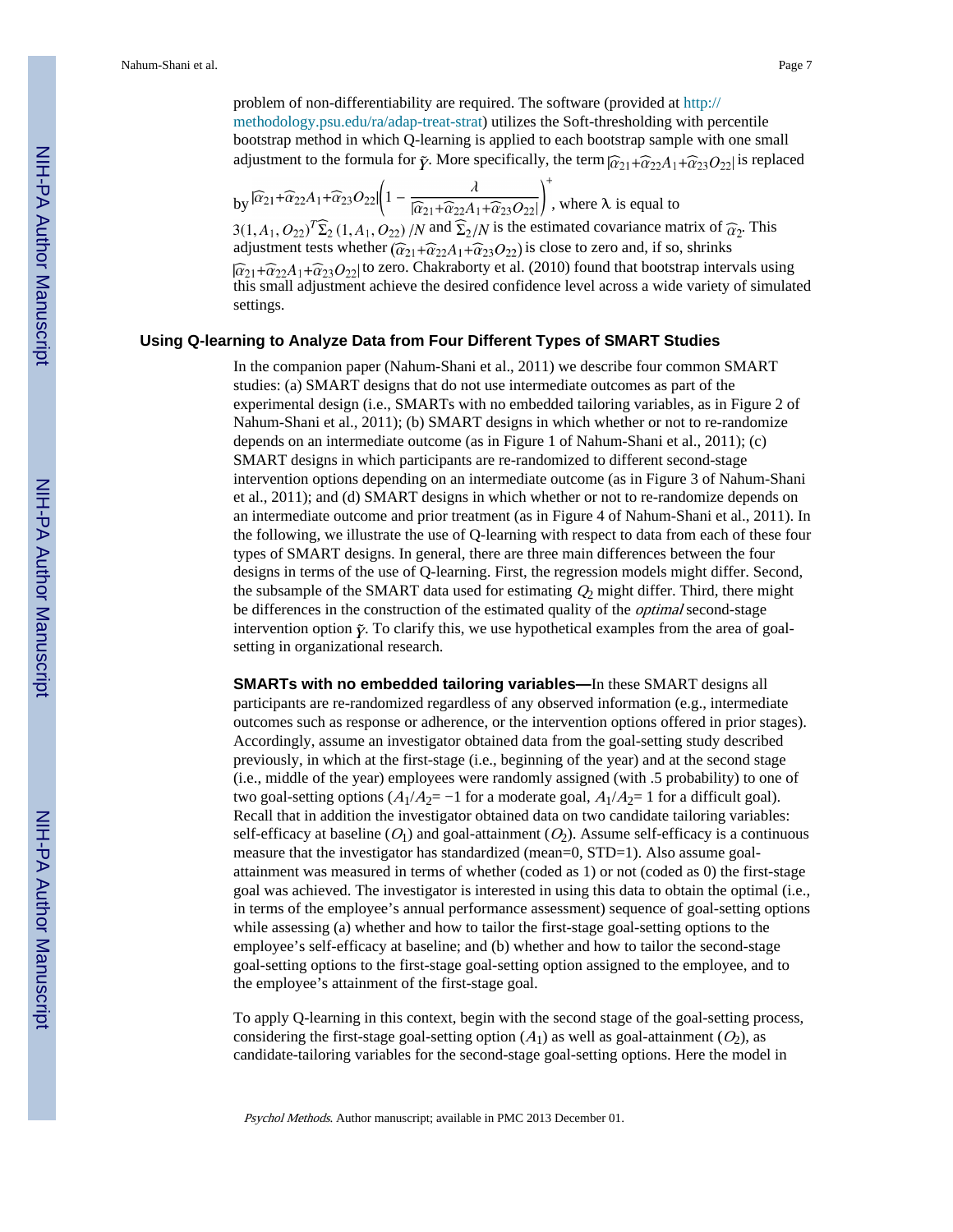Equation (1) can be used for  $Q_2$ ; regress the primary outcome Y on the predictors to obtain the parameter estimates  $\hat{\gamma}_2$ ,  $\hat{\alpha}_2$ . Based on the estimated regression coefficients, estimate the term  $(\widehat{\alpha}_{21}+\widehat{\alpha}_{22}A_1+\widehat{\alpha}_{23}O_2)$  for every given level of  $A_1$  and  $O_2$ . If  $(a_{21}+a_{22}A_1+a_{23}O_2) > 0$ the decision rule recommends assigning a difficult goal ( $A_2 = 1$ ) at the second stage; if ( $a_{21}$ ) +  $a_{22}A_1 + a_{23}O_{22}$  < 0, the decision rule recommends assigning a moderate goal ( $A_2 = -1$ ) at the second stage of the goal-setting process. For example, if  $(a_{21} + a_{22} + a_{23}) > 0$ , the decision rule recommends assigning a difficult goal at the second stage  $(A_2 = 1)$  to employees who achieved ( $O_2 = 1$ ) a difficult goal ( $A_1 = 1$ ) at the first stage of the goalsetting process; if  $(a_{21} + a_{22}) < 0$  the decision rule recommends assigning a moderate goal at the second stage ( $A_2 = -1$ ) to employees who failed to achieve ( $O_2 = 0$ ) a difficult goal  $(A<sub>1</sub> = 1)$  at the first stage of the goal-setting process.

Now move backwards in time to find the best first-stage goal-setting option  $(A_1)$  controlling for the *best* second-stage goal-setting option (i.e., assuming all participants were assigned to the best second-stage goal-setting option, given their first-stage goal-setting option and goalattainment). Use Equation (2) to estimate the quality,  $\tilde{y}$ , of the optimal second-stage goalsetting option. Then, model  $Q_1$  by Equation (3) and regress  $\tilde{y}$  on the predictors to obtain  $\tilde{\gamma}_1$ and  $\hat{\alpha}_1$ . Based on these estimated regression coefficients, estimate the term  $(\hat{\alpha}_{11} + \hat{\alpha}_{12}O_1)$  for every value of  $O_1$  that is of special interest (e.g., the mean and mean  $\pm$  1 STD). If ( $a_{11}$  +  $a_{12}O_1$  > 0, the decision rule recommends assigning a difficult goal  $(A_1 = 1)$  at the first stage of the goal-setting process; and if  $(a_{11} + a_{12}O_1) < 0$ , the decision rule recommends assigning a moderate goal ( $A_1 = -1$ ) at the first stage of the goal-setting process. For example, if  $(a_{11} + a_{12}) > 0$ , the decision rule recommends assigning a difficult first-stage goal  $(A<sub>1</sub> = 1)$  to employees who reported relatively high levels of self-efficacy at baseline (i.e., when  $O_1 = 1$ , that is the level of self-efficacy is one standard deviation above the sample mean); if  $(a_{11} - a_{12}) < 0$ , the decision rule recommends assigning a moderate firststage goal  $(A_1 = -1)$  to employees who reported relatively low levels of self-efficacy at baseline (i.e., when  $O_1 = -1$ ; that is, the level of self-efficacy is one standard deviation below the sample mean).

#### **SMARTs in which whether to re-randomized or not depends on an**

**intermediate outcome—**In these SMART designs an observed intermediate outcome (usually response or adherence to prior intervention option) is used to determine whether or not a participant should be re-randomized. Accordingly, consider data obtained from a twostage goal-setting SMART study in which at the first-stage (e.g., the beginning of the year) employees were randomized (with .5 probability) to one of two goal-setting options: to receive a moderate goal  $(A_1 = -1)$ , or to receive a difficult goal  $(A_1 = 1)$ . At the second stage (e.g., the middle of the year) only employees who did not achieve the first-stage goal were re-randomized (with .5 probability) to one of two goal-setting options: to reduce the difficulty of the first-stage goal  $(A_2 = -1)$ , or to *maintain* the level of difficulty of the firststage goal  $(A_2=1)$ . Employees who achieved the first-stage goal were not re-randomized and received another goal, similar in its level of difficulty to the first-stage goal. Notice that in this SMART design, goal-attainment is a tailoring variable that is embedded in the design. It is used to determine whether the employee should be re-randomized at the second stage of the goal-setting process.

Assume that the investigator also obtained data on two candidate tailoring variables (that are not embedded in the design): the employee's self-efficacy at baseline  $(O_1)$ ; and the employee's commitment to the first-stage goal, namely the employee's unwillingness to abandon or change the initial goal (Donovan & Radosevich, 1998;  $O_2$ ). Assume both measures are continuous. The investigator is interested in using this data to estimate the optimal (i.e., in terms of the employee's annual performance evaluation) sequence of goal-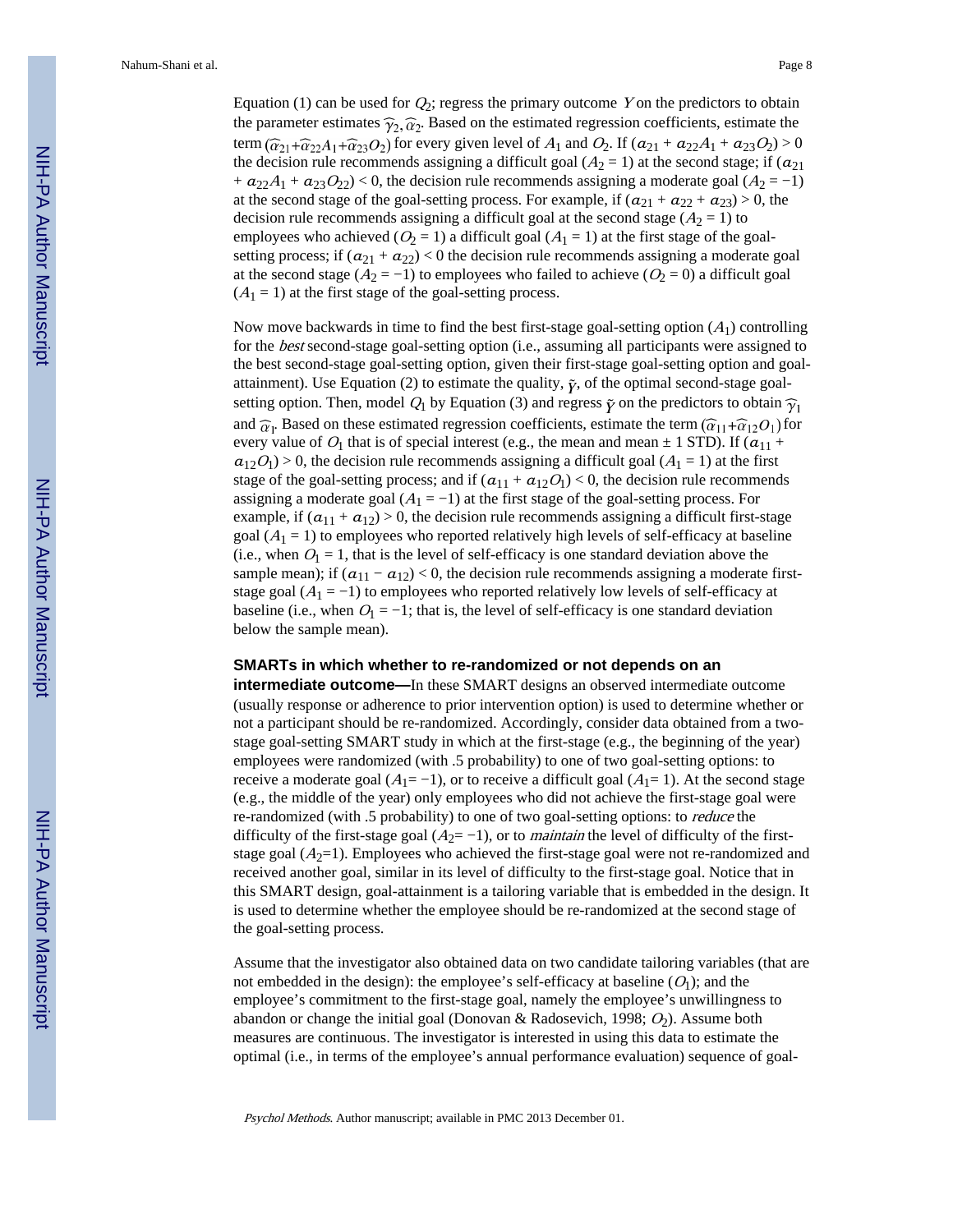setting options that adapt to the employee's goal-attainment, while assessing (a) whether and how the first-stage goal-setting options should be tailored to the employee's level of selfefficacy at baseline; and (b) for employees who failed to achieve the first-stage goal, whether and how to tailor the second-stage goal-setting options to the first-stage goal-setting option assigned to the employee and to the employee's commitment to the first-stage goal.

To apply Q-learning in this context, begin with the second stage of the goal-setting process, aiming to find the best second-stage goal-setting option for employees who failed to achieve the first-stage goal. Accordingly, use Equation (1) to model  $Q_2$  for employees who failed to achieve the first-stage goal and use only data from employees who failed to achieve the firststage goal in the regression analysis for obtaining  $\hat{\gamma}_2$  and  $\hat{\alpha}_2$ . Based on the estimated regression coefficients obtain  $(\widehat{\alpha}_{21}+\widehat{\alpha}_{22}A_1+\widehat{\alpha}_{23}O_2)$  for every given level of  $A_1$  and levels of  $O_2$  that are of special interest (e.g., mean, and mean  $\pm$  1SD). If  $(a_{21} + a_{22}A_1 + a_{23}O_2) > 0$ , the decision rule recommends maintaining the level of goal difficulty ( $A_2 = 1$ ) for employees who failed to achieve the first-stage goal; and if  $(a_{21} + a_{22}A_1 + a_{23}O_{22}) < 0$  the decision rule recommends reducing the level of difficulty  $(A_2 = -1)$  for employees who failed to achieve the first-stage goal.

Now, move backwards in time to find the best first-stage goal-setting option  $(A_1)$ , controlling for the best second-stage goal-setting option for employees who fail to achieve the first-stage goal. Accordingly, use Equation (2) to estimate  $\tilde{\gamma}$  (i.e., the quality of the optimal second-stage goal-setting option) for employees who failed to achieve the first-stage goal, and set  $\tilde{\gamma} = Y$  for employees who achieved the first-stage goal (these employees were not re-randomized). Then, use Equation (3) to model  $Q_1$  and regress  $\tilde{\gamma}$  on the predictors to obtain  $\hat{\gamma}_1$  and  $\hat{\alpha}_1$ . Based on these estimated regression coefficients, estimate the term  $(\widehat{\alpha}_{11}+\widehat{\alpha}_{12}O_1)$  for every value of  $O_1$  that is of special interest (e.g., the mean and mean  $\pm 1$ SD). If  $(a_{11} + a_{12}O_1) > 0$ , the decision rule recommends assigning a difficult goal  $(A_1 = 1)$ at the first stage of the goal-setting process; and if  $(a_{11} + a_{12}O_1) < 0$ , the decision rule recommends assigning a moderate goal  $(A_1 = -1)$  at the first stage of the goal-setting process.

**SMARTs in which re-randomization to different second-stage intervention options depends on an intermediate outcome—**In these SMART designs, an observed intermediate outcome is used to determine to which set of intervention options a participant should be re-randomized. Accordingly, consider data obtained from a two-stage goal-setting SMART study in which at the first stage of the goal-setting process employees were randomized (with .5 probability) to one of two goal-setting options: to receive a moderate goal ( $A_1$ =−1), or to receive a difficult goal ( $A_1$ =1). At the second stage of the goal-setting process employees who achieved the first-stage goal were re-randomized (with . 5 probability) to one of two second-stage goal-setting options: to maintain the difficulty of the first-stage goal ( $A_2$ = -1); or enhance the difficulty of the first-stage goal ( $A_2$ =1). Employees who failed to meet the first-stage goal were re-randomized (with .5 probability) to one of two goal-setting options: to reduce the difficulty of the first-stage goal  $(A_2 = -1)$ , or to maintain the difficulty of the first-stage goal  $(A_2=1)$ . Notice that the two second-stage goal-setting options  $(A_2)$  are different depending on whether or not the first-stage goal was achieved.

Assume that the investigator also obtained data on three candidate tailoring variables: the employee's self-efficacy at baseline  $(O_1)$ ; the quality of the strategies the employee used (see Chesney & Locke, 1991) to achieve the first-stage goal  $(O<sub>21</sub>)$ ; and the employee's commitment to the first-stage goal  $(O_{22})$ . The investigator is interested in using this data to estimate the optimal (in terms of the employee's annual performance evaluation) sequence of goal-setting options that adapt to an employee's attainment of the first-stage goal, while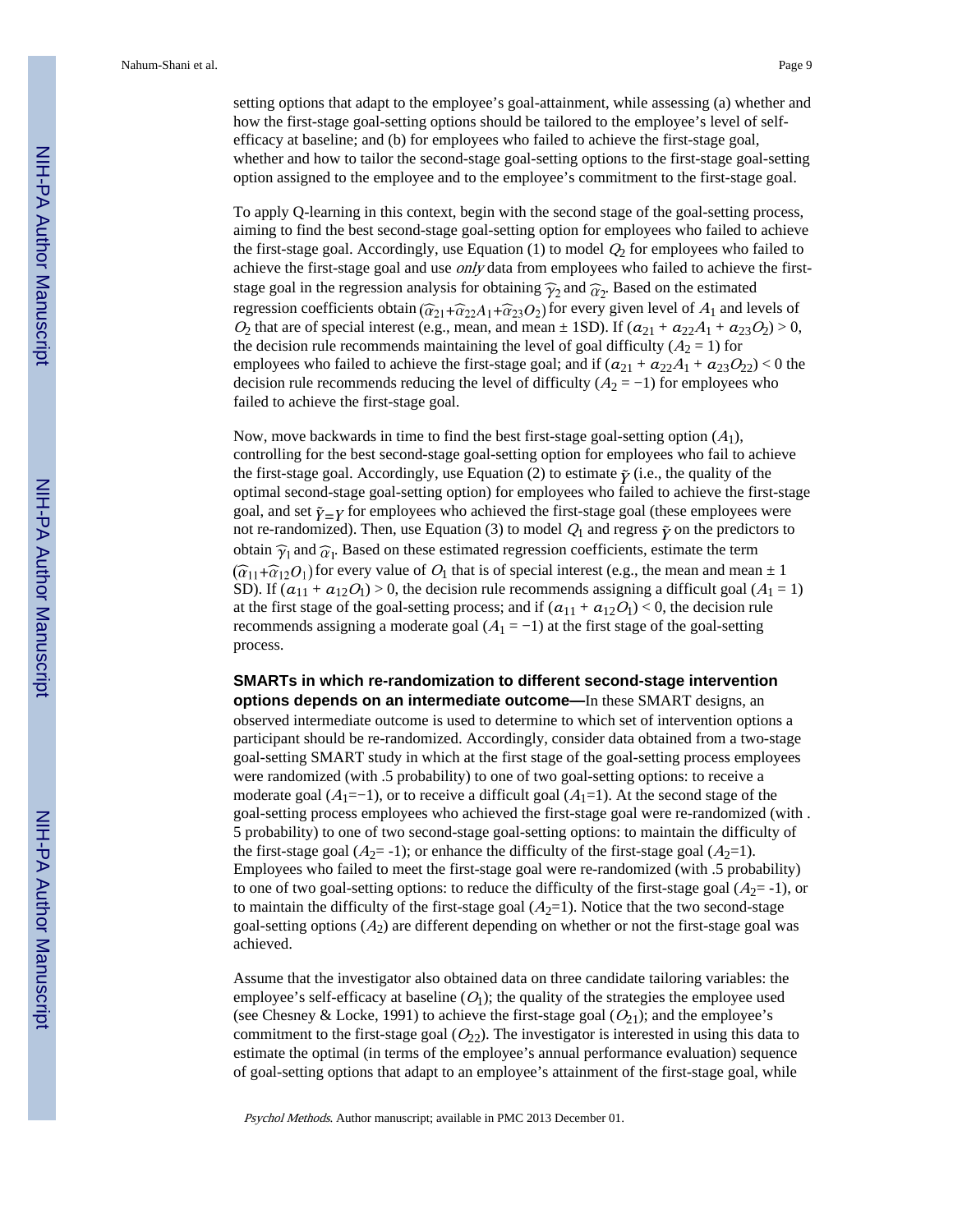assessing (a) whether and how to tailor the first-stage goal-setting options to the employee's level of self-efficacy at baseline; (b) for employees who achieved the first-stage goal, whether and how to tailor the second-stage goal-setting options to the first-stage goal-setting option and to the quality of strategies the employee used to achieve the first-stage goal; and (c) for employees who failed to achieve the first-stage goal, whether and how to tailor the second-stage goal-setting options to the first-stage goal-setting option, and to the employee's commitment to the first-stage goal. Notice that the candidate tailoring variables considered for employees who achieved the first-stage goal  $(A_1, O_2)$  are different from the candidate tailoring variables considered for employees who failed to achieve the first-stage goal  $(A_1, O_{22}).$ 

To apply Q-learning in this context, begin with the second stage of the goal-setting process, aiming to find the best second-stage goal-setting option for employees who failed to achieve the first-stage goal and the best second-stage goal-setting options for employees who achieved the first-stage goal. Accordingly, model  $Q_2$  by

$$
Q_2 \quad (O_1, A_1, O_{21}, O_{22}, A_2; \gamma_2, \alpha_2) = \gamma_{20} + \gamma_{21} O_1 + \gamma_{22} A_1 + \gamma_{23} A_1 O_1 + \gamma_{24} O_{21} + \gamma_{25} O_{22} +
$$
  
\n
$$
[\alpha_{21} R + \alpha_{22} (1 - R) + \alpha_{23} A_1 R + \alpha_{24} A_1 (1 - R) + \alpha_{25} O_{21} R + \alpha_{26} O_{22} (1 - R)] A_2,
$$

where R indicates whether  $(R=1)$  or not  $(R=0)$  an employee achieved the first-stage goal<sup>5</sup>. That is, for employees who achieved the first-stage goal  $(R=1)$ ,  $Q_2$  is modeled by

$$
Q_2 \quad (O_1, A_1, O_{21}, O_{22}, A_2; \gamma_2, \alpha_2)
$$
  
= $\gamma_{20}+\gamma_{21}O_1+\gamma_{22}A_1+\gamma_{23}A_1O_1+\gamma_{24}O_{21}+\gamma_{25}O_{22}+(\alpha_{21}+\alpha_{23}A_1+\alpha_{25}O_{21})A_2.$ 

and for employees who failed to achieve the first-stage goal  $(R=0)$   $Q_2$  is modeled by

$$
Q_2 \quad (O_1, A_1, O_{21}, O_{22}, A_2; \gamma_2, \alpha_2)
$$
  
=\gamma\_{20}+\gamma\_{21}O\_1+\gamma\_{22}A\_1+\gamma\_{23}A\_1O\_1+\gamma\_{24}O\_{21}+\gamma\_{25}O\_{22}+(\alpha\_{22}+\alpha\_{24}A\_1+\alpha\_{26}O\_{22})A\_2.

Accordingly, regress the primary outcome Y on the predictors to obtain  $\hat{\gamma}_2$  and  $\hat{\alpha}_2$ . Then, use these estimated regression coefficients to obtain  $(\widehat{\alpha}_{21}+\widehat{\alpha}_{23}A_1+\widehat{\alpha}_{25}O_{21})$  and  $(a_{22}+a_{24}A_1+$  $a_{26}O_{22}$ ) for every given level of  $A_1$  and every value of  $O_{21}$  and  $O_{22}$  of special interest (e.g., mean, and mean  $\pm 1$  *SD*). For employees who achieved the first-stage goal, the decision rule recommends enhancing the difficulty ( $A_2 = 1$ ) of the goal if  $(a_{21} + a_{23}A_1 + a_{25}O_{21}) > 0$ and to maintain the level of goal difficulty  $(A_2 = -1)$  if  $(a_{21} + a_{23}A_1 + a_{25}O_{21}) < 0$ . For employees who failed to achieve the first-stage goal, the decision rule recommends maintaining the level of goal difficulty ( $(A_2 = 1)$  if  $(a_{22} + a_{24}A_1 + a_{26}O_{22}) > 0$  and reducing the level of goal difficulty  $(A_2 = -1)$  if  $(a_{22} + a_{24}A_1 + a_{26}O_{22}) < 0$ .

Now, move backwards in time to find the best first-stage goal-setting option  $(A_1)$ , controlling for the best second-stage goal-setting option for employees who achieve the first-stage goal and for employee who fail to achieve the first-stage goal. Accordingly, use  $\hat{Y} = \hat{\gamma}_{20} + \hat{\gamma}_{21}O_1 + \hat{\gamma}_{22}A_1 + \hat{\gamma}_{23}A_1O_1 + \hat{\gamma}_{24}O_{21} + \hat{\alpha}_{23}A_1 + \hat{\alpha}_{25}O_{21}$  to estimate the quality of the optimal second-stage goal-setting option for employees who achieved the first-stage goal, and  $\tilde{Y} = \tilde{\gamma}_{20} + \tilde{\gamma}_{21}O_1 + \tilde{\gamma}_{22}A_1 + \tilde{\gamma}_{23}A_1O_1 + \tilde{\gamma}_{25}O_{22} + \tilde{\alpha}_{24}A_1 + \tilde{\alpha}_{26}O_{22}$  to estimate the quality of the optimal second-stage goal-setting option for employees who failed to achieve the first-

<sup>5</sup>The indicator for response/non-response is part of the vector of intermediate outcomes measured prior to the second-stage of the intervention (O<sub>2</sub>), however we use the notation R, instead of the notation  $O_{23}$  for clarity.

Psychol Methods. Author manuscript; available in PMC 2013 December 01.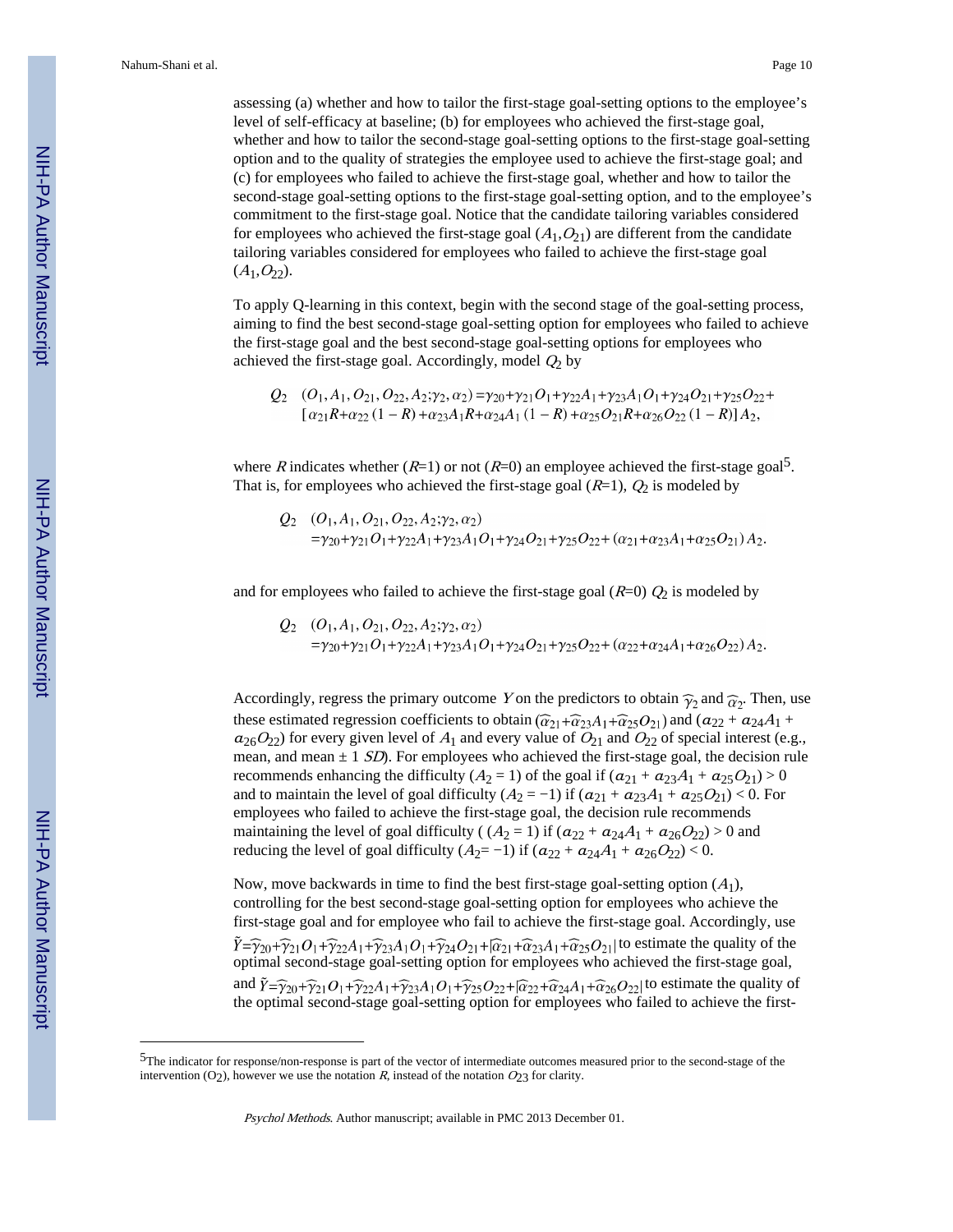stage goal. Then, use Equation (3) to model  $Q_1$  and regress  $\tilde{\gamma}$  on the predictors to obtain  $\hat{\gamma}_1$ and  $\hat{\alpha}_1$ . Based on these estimated regression coefficients, estimate the term  $(\hat{\alpha}_{11} + \hat{\alpha}_{12}O_1)$  for every value of  $O_1$  that is of special interest (e.g., the mean and mean  $\pm$  1 STD). If ( $a_{11}$  +  $a_{12}O_1$ ) > 0, the decision rule recommends assigning a difficult goal ( $A_1 = 1$ ) at the first stage of the goal-setting process; and if  $(a_{11} + a_{12}O_1) < 0$ , the decision rule recommends assigning a moderate goal  $(A_1 = -1)$  at the first stage of the goal-setting process.

**SMARTs in which whether to re-randomize or not depends on an intermediate outcome and prior treatment—**In these SMART designs an intermediate outcome as well as the prior intervention option are used to determine whether or not a participant should be re-randomized. Accordingly, consider data obtained from a two-stage goal-setting SMART study in which at the first stage of the goal-setting process (i.e., beginning of the year) employees were randomized (with .5 probability) to one of two goal-setting options: to receive a moderate goal  $(A_1=-1)$ , or to receive a difficult goal  $(A_1=1)$ . At the second stage of the goal-setting process (e.g., middle of the year) only employees who failed to achieve a difficult goal at the first-stage were re-randomized (with .5 probability) to two options: to maintain the difficulty of the first-stage goal  $(A_2=-1)$ , or to reduce the difficulty of the firststage goal  $(A_2=1)$ . Employees who achieved a difficult first-stage goal or employees who received a moderate first-stage goal were not re-randomized. More specifically, employees who achieved a difficult first-stage goal received another difficult goal. Employees who received a moderate first-stage goal received another moderate goal if they failed to achieve the first-stage goal, or a difficult goal if they achieved the first-stage goal.

Assume that in addition the investigator obtained information on two candidate tailoring variables: the employee's self-efficacy at baseline  $(O<sub>1</sub>)$ ; and the employee's commitment to the first-stage goal  $(O_2)$ . Assume the investigator is interested in using this data to estimate the optimal (i.e., in terms of the employee's annual performance evaluation) sequence of goal-setting options that adapt to an employee's attainment of the first-stage goal, while assessing (a) whether and how to tailor the first-stage goal-setting options to the employee's level of self-efficacy at baseline; and (b) for employees who failed to achieve a difficult first-stage goal, whether and how to tailor the second-stage goal-setting options to the employee's goal commitment.

To apply Q-learning in this context, begin with the second stage of the goal-setting process, aiming to find the best second-stage goal-setting option for employees who failed to achieve a difficult first-stage goal. Accordingly, model  $Q_2$  for employees who failed to achieve a difficult first-stage goal by

 $Q_2(Q_1, Q_2, A_2; \gamma_2, \alpha_2) = \gamma_{20} + \gamma_{21}Q_1 + \gamma_{22}Q_2 + (\alpha_{21} + \alpha_{22}Q_2)A_2,$ 

and use only data from employees who failed to achieve a difficult first-stage goal in the regression analysis for obtaining  $\hat{\gamma}_2$  and  $\hat{\alpha}_2$ . Then, use these estimated regression coefficients to obtain  $(\widehat{\alpha}_{21}+\widehat{\alpha}_{22}O_2)$  for every value of  $O_2$  that is of special interest (e.g., mean, and mean  $\pm$  1 SD). The decision rule recommends maintaining the same goal ( $A_2$  = 1) for employees who failed to achieve a difficult first-stage goal if  $(a_{21} + a_{22}O_2) > 0$  and to reduce the difficulty of the first-stage goal  $(A_2 = -1)$  if  $(a_{21} + a_{22}O_2) < 0$ .

Now, move backwards in time to find the best first-stage goal-setting option  $(A_1)$ , controlling for the best second-stage goal-setting option for employees who fail to achieve a difficult first-stage goal. Accordingly, use  $\tilde{Y} = \tilde{\gamma}_{20} + \tilde{\gamma}_{21}O_1 + \tilde{\gamma}_{22}O_2 + |\tilde{\alpha}_{21} + \tilde{\alpha}_{22}O_2|$  to estimate the quality of the optimal second-stage goal-setting option for employees who failed to achieve a difficult first-stage goal. Set  $\tilde{\gamma} = Y$  for employees who were not re-randomized (i.e., those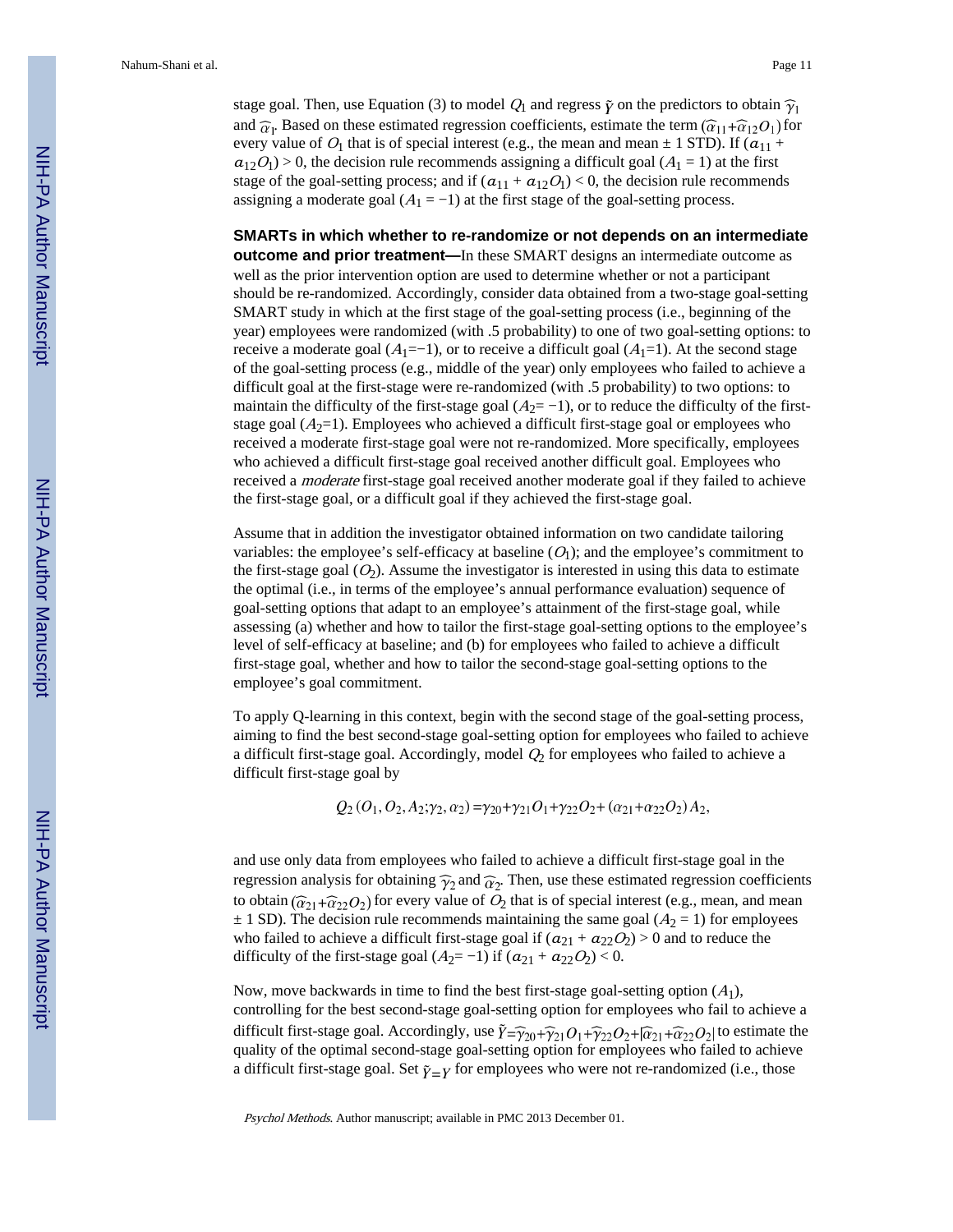who achieved a difficult first-stage goal or received a moderate goal at the first-stage). Then, use Equation (3) to model  $Q_1$  and regress  $\tilde{\gamma}$  on the predictors to obtain  $\hat{\gamma}_1$  and  $\hat{\alpha}_1$ . Based on these estimated regression coefficients, estimate the term  $(\widehat{\alpha}_{11} + \widehat{\alpha}_{12}O_1)$  for every value of  $O_1$ that is of special interest (e.g., mean, and mean  $\pm$  1SD). If  $(\widehat{\alpha}_{11}+\widehat{\alpha}_{12}O_1)$  >0, the decision rule recommends assigning a difficult goal  $(A_1 = 1)$  at the first stage of the goal-setting process; and if  $(\widehat{\alpha}_{11} + \widehat{\alpha}_{12}O_1)$  <0, the decision rule recommends assigning a moderate goal (A<sub>1</sub> = −1) at the first stage of the goal-setting process.

#### **Alternatives to Q-learning**

A natural alternative to Q-learning is a single regression approach. More specifically, one

might want to construct  $(d_1^*, d_2^*)$  using a *single* regression that includes the first-stage options, the second-stage options and the candidate tailoring variables. Consider, for example, the goal-setting SMART study with no embedded tailoring variables described above. The single regression equation might be

 $Y \sim \theta_0 + \theta_1 O_1 + \theta_2 A_1 + \theta_3 O_1 A_1 + \theta_4 O_2 + \theta_5 A_2 + \theta_6 A_1 A_2 + \theta_7 A_2 O_2$ . (4)

However, using estimates based on this equation to construct the optimal sequence of

decision rules  $(d_1^*, d_2^*)$  is problematic in two main aspects. First, because  $O_2$  (e.g., goalattainment) might be an outcome of  $A_1$  and a potential predictor of Y,  $O_2$  cuts off any portion of the effect of  $A_1$  on Y that occurs via  $O_2$ . To clarify this,  $O_2$  can be conceptualized as a mediator in the relationship between  $A_1$  and  $Y$  (e.g., the effect of the first-stage goalsetting options on annual performance assessment can be transmitted through the attainment of the first-stage goal). Adding  $O_2$  to a regression in which  $A_1$  is used to predict Y will reduce the effect of  $A_1$ . In the presence of  $O_2$ , the coefficient for  $A_1$  no longer expresses the total effect of the first-stage goal-setting options on the outcome, but rather what is left of the total effect (the *direct* effect) after cutting off the part of the effect that is mediated by  $A_1$ (the indirect effect; Baron & Kenny, 1986; MacKinnon, Warsi, & Dwyer, 1995). Note that ascertaining the total effect of the intervention options (e.g., the goal-setting options) at a given stage (say,  $A_1$ ) is crucial to finding the best decision rule (e.g.,  $d_1^*$ ), because it provides information concerning the overall effect of the these intervention options. Although the direct effect of the intervention options at a given stage might be helpful in identifying mechanisms or processes through which these intervention options might affect the outcome, it is not as helpful in deciding which intervention option is superior. Accordingly, any inference concerning the optimal intervention option at the first stage based on Equation (4) is likely to be misleading.

Second, even if  $O_2$  is not a mediator, the coefficients of the  $A_1$  terms (main effects and interactions) in Equation (4) can be impacted by unknown causes of both  $O_2$  and Y so that  $A_1$  might appear to be falsely less or more correlated with Y. This bias occurs when  $A_1$ affects  $O_2$  while  $O_2$  and Y are affected by the same unknown causes (see Figure 1).

In order to demonstrate the way in which Q-learning reduces the bias resulting from unmeasured causes, consider again the goal-setting SMART trial with no embedded tailoring variables described above. For simplicity, assume there are no baseline variables  $O_1$ . Also assume  $U \sim N(0,1)$  is an unmeasured cause (say a personality characteristic) that has an effect on the annual performance assessment  $(Y)$  and the attainment of the first-stage goal (O<sub>2</sub>). More specifically, suppose  $Y = 1 + 0.5U + \varepsilon_Y$ , and  $O_2 = 1 + 0.5U + 0.5A_1 + \varepsilon_Q$  For both models the error terms ( $e$ 's) are independent and standard normally distributed. Notice that in this example,  $O_2$  does not mediate the relationship between  $A_1$  and  $Y$ ;  $A_1$  affects  $O_2$ , but neither  $A_1$  nor  $A_2$  affect Y. We generated 1,000 samples (N=500 each) using the above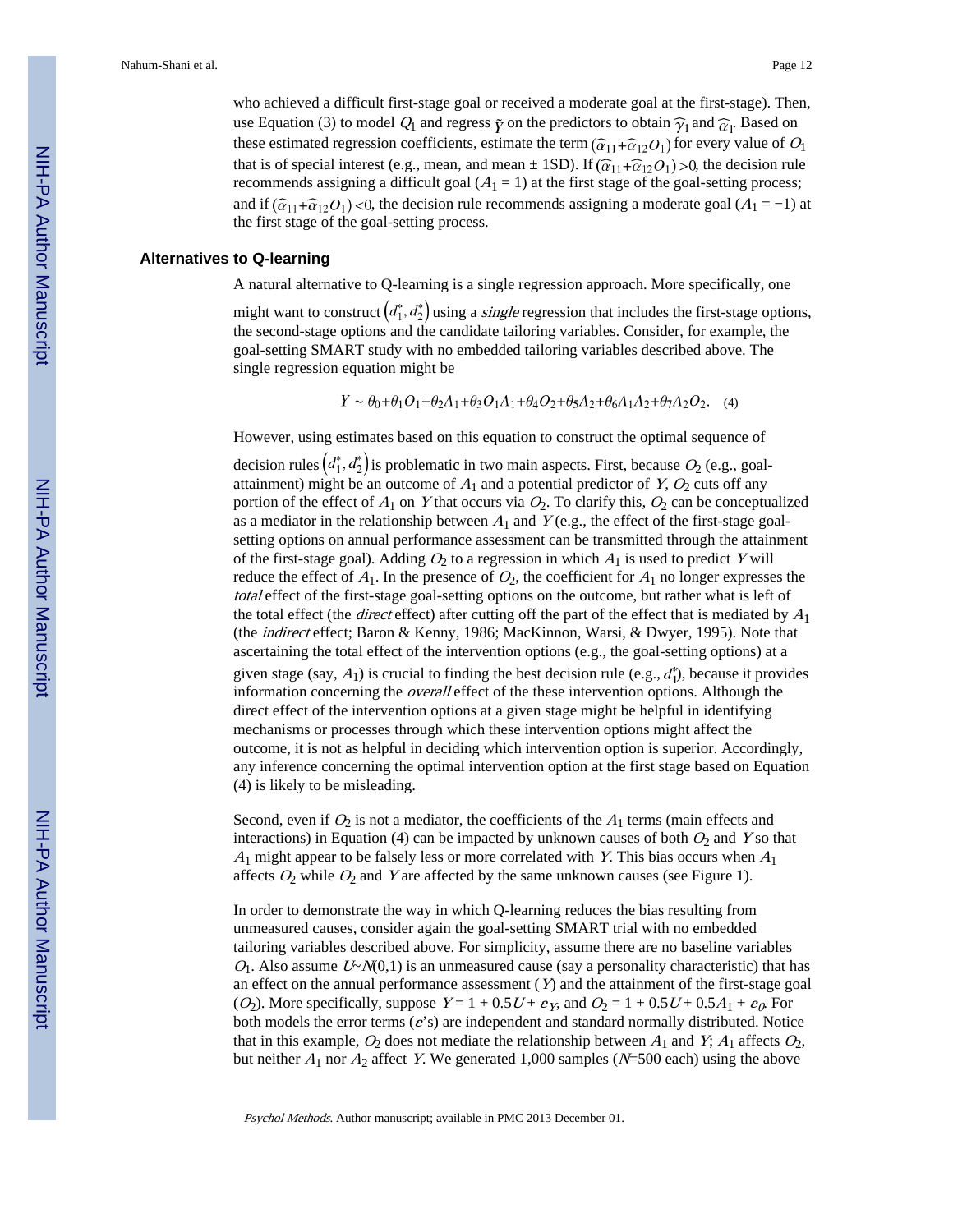example. On each data set we used the single-regression approach and Q-learning. The single-regression model is

$$
Y \sim \theta_0 + \theta_1 A_1 + \theta_2 O_2 + \theta_3 A_2 + \theta_4 A_1 A_2. \quad (5)
$$

A natural approach to using Equation  $(5)^6$  to construct the optimal sequence of decision rules is as follows: we construct the optimal decision rule at the second stage by finding the

value of  $A_2$  that maximizes Equation (5) (i.e., that maximizes the term  $\left[\widehat{\theta}_3 + \widehat{\theta}_4 A_1 \right] A_2$ ). That is,  $\widehat{d}_2^*(A_1)$  =sign  $(\widehat{\theta}_3 + \widehat{\theta}_4 A_1)$ . Replacing  $A_2$  by sign  $(\widehat{\theta}_3 + \widehat{\theta}_4 A_1)$ , the estimated maximal expected outcome is

$$
\widehat{\theta}_0 + \widehat{\theta}_1 A_1 + \widehat{\theta}_2 O_2 + [\widehat{\theta}_3 + \widehat{\theta}_4 A_1].
$$
 (6)

Now, we rewrite the maximal expected outcome in Equation (6) as

$$
\begin{aligned}\n\widehat{\theta}_0 + \widehat{\theta}_1 A_1 + \widehat{\theta}_2 O_2 + \widehat{\theta}_3 + \widehat{\theta}_4 A_1 | &= \widehat{\theta}_0 + \widehat{\theta}_1 A_1 + \widehat{\theta}_2 O_2 + \frac{A_1 + 1}{2} |\widehat{\theta}_3 + \widehat{\theta}_4| + \frac{1 - A_1}{2} |\widehat{\theta}_3 - \widehat{\theta}_4| \\
&= \widehat{\theta}_0 + \widehat{\theta}_2 O_2 + \frac{1}{2} \left( |\widehat{\theta}_3 + \widehat{\theta}_4| + |\widehat{\theta}_3 - \widehat{\theta}_4| \right) + \left[ \widehat{\theta}_1 + \frac{1}{2} \left( |\widehat{\theta}_3 + \widehat{\theta}_4| - |\widehat{\theta}_3 - \widehat{\theta}_4| \right) \right] A_1.\n\end{aligned}
$$

Next, we find the value of  $A_1=1$  that maximizes the above. Accordingly, if

, we can conclude that  $A_1=1$  (a difficult goal) is the best firststage goal-setting option, given that we are going to choose the best second-stage goal-

setting option. If  $\left|\frac{\sigma_1+\sigma_2}{2}\right|\frac{\sigma_3+\sigma_4}{2}$  =  $\frac{\sigma_4}{2}$  we conclude that  $A_1=-1$  (a moderate goal) is the best first-stage goal-setting option, given that we are going to choose the best secondstage goal-setting option.

On the other hand, consider Q-learning. In analogy to Equation (5) we use the models

 $Q_2(A_1, O_2, A_2; \gamma_2, \alpha_2) = \gamma_{20} + \gamma_{21}A_1 + \gamma_{22}O_2 + \alpha_{21}A_2 + \alpha_{22}A_1A_2$ and  $Q_1(A_1; \gamma_1, \alpha_1) = \gamma_{10} + \alpha_{11}A_1$ .

Applying the Q-learning algorithm, we obtain estimates of the parameters  $(\widehat{\gamma}_i, \widehat{\alpha}_j)$ , j=1, 2. We estimate the best second-stage intervention options by choosing  $A_2 = sign(\widehat{\alpha}_{21} + \widehat{\alpha}_{22}A_1)$ , and the best first-stage intervention option by choosing  $A_1 = sign(\widehat{\alpha}_{11})$ . Using this approach  $\hat{\alpha}_{11}$  is the estimated effect of the first-stage goal-setting options, given that we are going to choose the best second-stage goal-setting option.

In conclusion, we know that the sign of  $\left|\widehat{\theta_1}+\frac{1}{2}(\widehat{\theta_3}+\widehat{\theta_4})-\widehat{\theta_3}-\widehat{\theta_4}|\right)$  determines which firststage goal-setting option is selected as best in the single-stage regression approach, whereas the sign of  $\hat{\alpha}_{11}$  determines which first-stage goal-setting option is selected as best in Q-Learning. We compare the distribution of these two quantities across the 1000 generated samples. Recall that in our example the first-stage goal-setting options have no effect (i.e., the effect of  $A_1$  equals zero); thus both distributions should be centered at zero. Figure 2

<sup>&</sup>lt;sup>6</sup>We ensured that model (5) provides a correct description of the data given the formula we used for  $Y$  and  $O_2$  above.

Psychol Methods. Author manuscript; available in PMC 2013 December 01.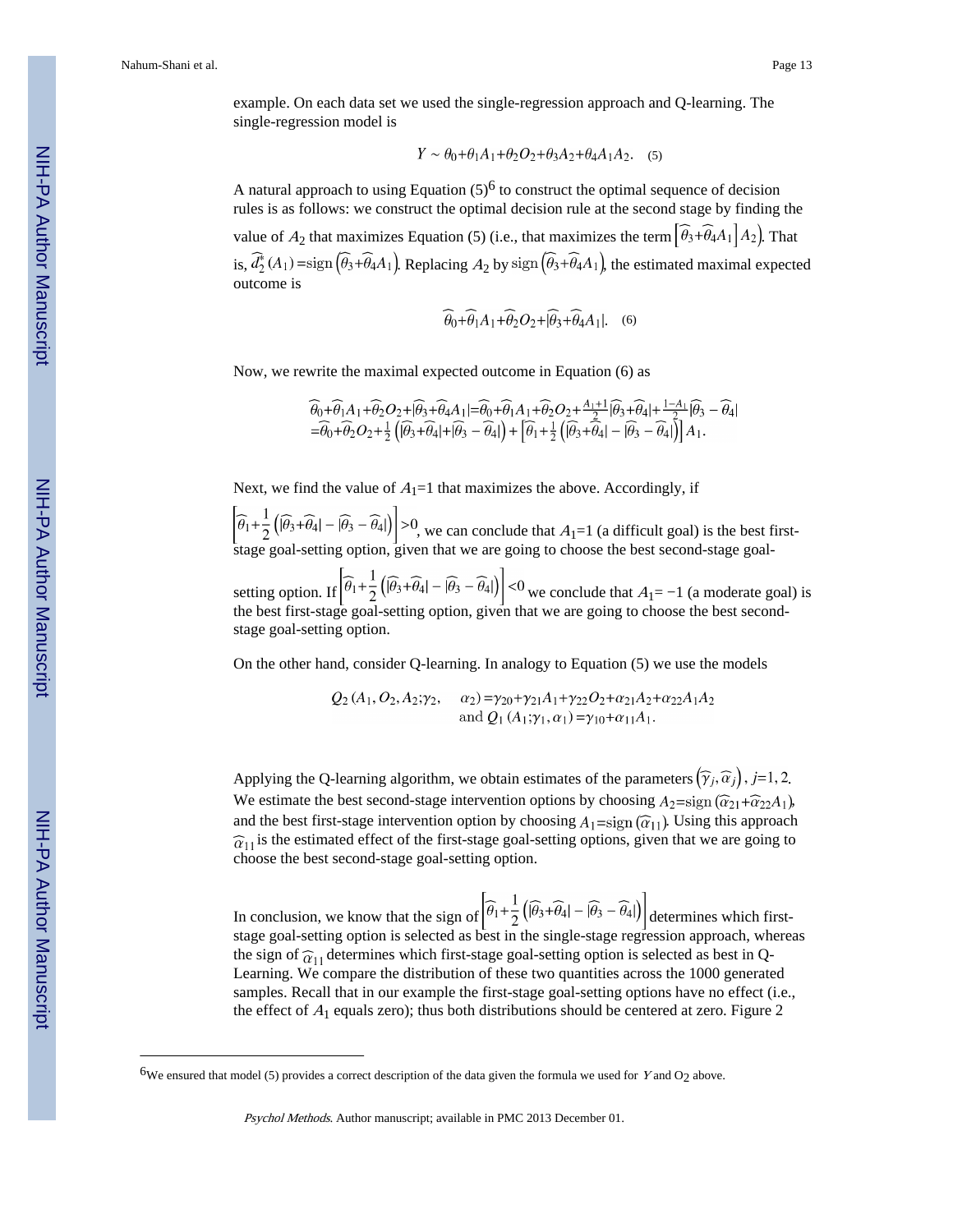presents the distribution of  $\left[\widehat{\theta}_1 + \frac{1}{2} \left( [\widehat{\theta}_3 + \widehat{\theta}_4] - [\widehat{\theta}_3 - \widehat{\theta}_4] \right)\right]$  and Figure 3 presents the distribution of  $\hat{\alpha}_{11}$ . It is easy to see that the distribution of the Q-learning-based estimate is centered around zero  $(SD = .06)$ , while the distribution of the single-regression-based estimate has a mean of  $-.10$  ( $SD = .06$ ). Thus, if there are unobserved causes of both  $O_2$  and Y, the singleregression approach in Equation (6) might lead to erroneous conclusions concerning the best sequence of decision rules. In contrast, the Q-learning method provides unbiased estimators of the parameters needed to construct the optimal sequence of decision rules.

#### **Data Example: Adaptive Interventions for Children with ADHD**

Attention-Deficit Hyperactivity Disorder (ADHD) is a chronic disorder affecting 5-10% of school age children. It adversely impacts functioning at home, at school and in social settings (Pliszka 2007). The limited success of pharmacological and behavioral interventions in the treatment of childhood ADHD has led to the now-common clinical practice of combining these two modalities (see Pelham et al., 2000). While the literature clearly supports the efficacy of this combined approach to treatment, little is known about the optimal way to sequence pharmacological and behavioral interventions (Pelham & Fabiano, 2008; Pelham & Gnagy, 1999). Accordingly, a SMART study was conducted (William E. Pelham, PI) with the general aim to find the optimal sequence of intervention options to reduce ADHD symptoms and improve school performance among children.

#### **Design and Research Questions**

Recall that the observable SMART study data for one participant is denoted by  ${O_1, A_1, O_2, A_2, Y}$ . In the first stage of the ADHD SMART study (at the beginning of a school year) children were randomly assigned (with probability .5) to a low dose of medication ( $A_1$  coded as -1) or a low-intensity behavioral intervention ( $A_1$  coded as 1). Beginning at the eighth week, each child's response to the first-stage intervention was evaluated monthly until the end of that school year. Monthly ratings from the Impairment Rating Scale (IRS; Fabiano et al., 2006; available from [http://wings.buffalo.edu/adhd\)](http://wings.buffalo.edu/adhd), and an individualized list of target behaviors (ITB) (e.g., Pelham et al., 2002; Pelham, Evans, Gnagy, & Greenslade, 1992) were used to evaluate response. At each monthly assessment, children whose average performance on the ITB was less than 75% and who were rated by teachers as impaired on IRS in at least one domain were designated as inadequate responders to the first stage of the intervention. If the child was classified as a responder, then he/she remained in the first stage of the intervention and continued the assigned firststage intervention option. If the child was classified as an inadequate responder, he/she entered the second stage of the intervention. These children were re-randomized (with probability .5) to one of two second-stage intervention options, either to increasing the dose/ intensity of the first-stage intervention option ( $A_2$  coded as -1) or to augmenting the firststage intervention option with the other type of intervention (i.e., adding behavioral intervention for those who started with medication, or adding medication for those who started with behavioral intervention;  $A_2$  coded as 1). Note that there are only two key decisions in this trial: the first-stage intervention decision  $(A_1)$ , and then the second-stage intervention decision  $(A_2)$  for those not responding satisfactorily to the first stage of the intervention. The structure of this study is illustrated in Figure 4.

By design, the only embedded tailoring variable in the ADHD study is whether or not the child responded to the first stage of the intervention. However, it is interesting to assess whether the data can be used to construct a more deeply tailored adaptive intervention. For example, the investigators might be interested in assessing whether and how (a) the first stage of the intervention should be tailored according to whether or not the child received medication prior to the first stage of the intervention; (b) the second stage of the intervention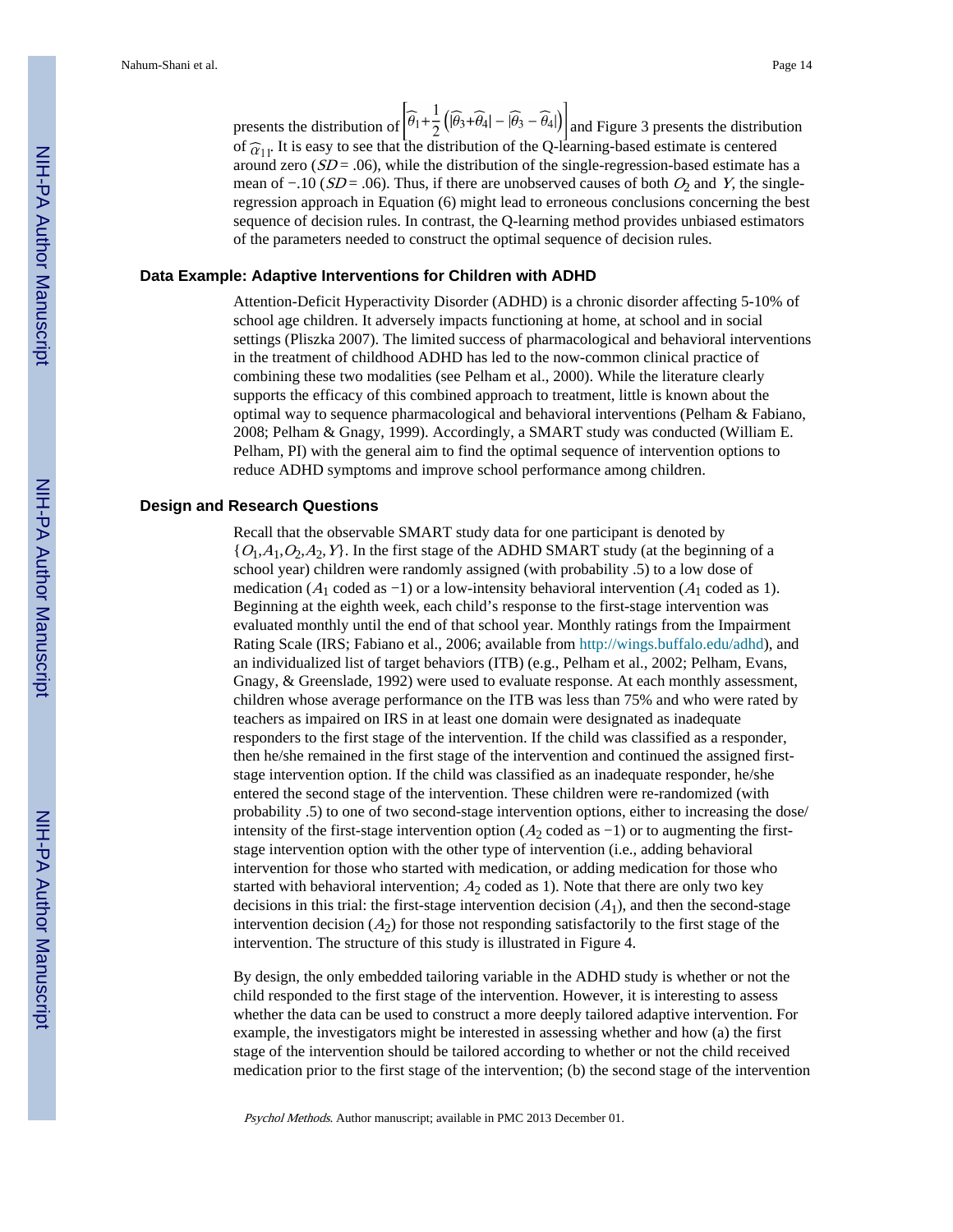should be tailored according to the child's level of adherence to the first stage of the intervention; and (c) the second stage of the intervention should be tailored according to the intervention option offered at the first stage. Q-learning can be used to estimate the best sequence of decision rules while evaluating these three candidate tailoring variables.

#### **Sample**

149 children (75% boys) between the ages of 5-12 (mean 8.6 years) participated in the study. Due to drop-out and missing data<sup>7</sup>, the effective sample used in the current analysis was 138. At the first stage of the intervention, 70 children were randomized to low dose of medication, and 68 were randomized to low dose of behavioral intervention. By the end of the school year, 81 children had met the criteria for non-response at one of the monthly evaluations and had been re-randomized to one of the two second-stage intervention options (40 non-responding children were assigned to increasing the dose of the first-stage intervention, and 41 non-responding children were assigned to augmenting the first-stage intervention with the other type of intervention).

#### **Measures**

**Primary Outcome (** $Y$ **)—The level of children's classroom performance based on the** Impairment Rating Scale (IRS) after an 8-month period is our primary outcome. This outcome ranges from 1 to 5, with higher values reflecting better classroom performance.

**Medication Prior to First-Stage Intervention (** $O_{11}$ **)—This measure reflects whether** the child did (coded as 1) or did not (coded as 0) receive medication at school during the previous school year (i.e., prior to the first stage of the intervention).

**Baseline measures—(a)** ADHD symptoms at the end of the previous school year, reflecting the mean of teacher's evaluation on 14 ADHD symptoms (the Disruptive Behavior Disorders Rating Scale; Pelham et al., 1992), ranging from 0 to 3 and inverse coded so that larger values reflect fewer symptoms (i.e., better classroom performance; labeled  $O_{12}$ ); (b) *oppositional defiant disorder (ODD)* diagnosis indicator, reflecting whether the child was (coded as 1) or was not (coded as 0) diagnosed with ODD before the firststage intervention (labeled  $O_{13}$ ).

**Month of non-response (O<sub>21</sub>)—The month during the school year at which the child** showed inadequate response to the first stage of the intervention, and hence entered the second stage of the intervention. This measure is relevant only for those who showed inadequate response during the school year (i.e., classified as non-responders to the first stage of the intervention).

**Adherence to first-stage intervention (***O***22)—**This measure reflects whether adherence to the first-stage intervention was high (coded as 1) or low (coded as 0). We constructed this indicator based on two other measures that express (a) the percentage of days the child received medication during the school year calculated based on pill counts (for those assigned to low-dose medication at the first stage of the intervention), and (b) the percentage of days the child received the behavioral intervention during the school year based on the teacher's report of behavioral interventions used in the classroom (for those assigned to behavioral intervention at the first stage of the intervention). The distributions of these two measures are presented in Figures 5 and 6. Based on these distributions, we constructed  $O_{22}$ , such that for those assigned to behavioral intervention at the first stage of

 $7$ In a full analysis one would want to use a modern missing data method to avoid bias.

Psychol Methods. Author manuscript; available in PMC 2013 December 01.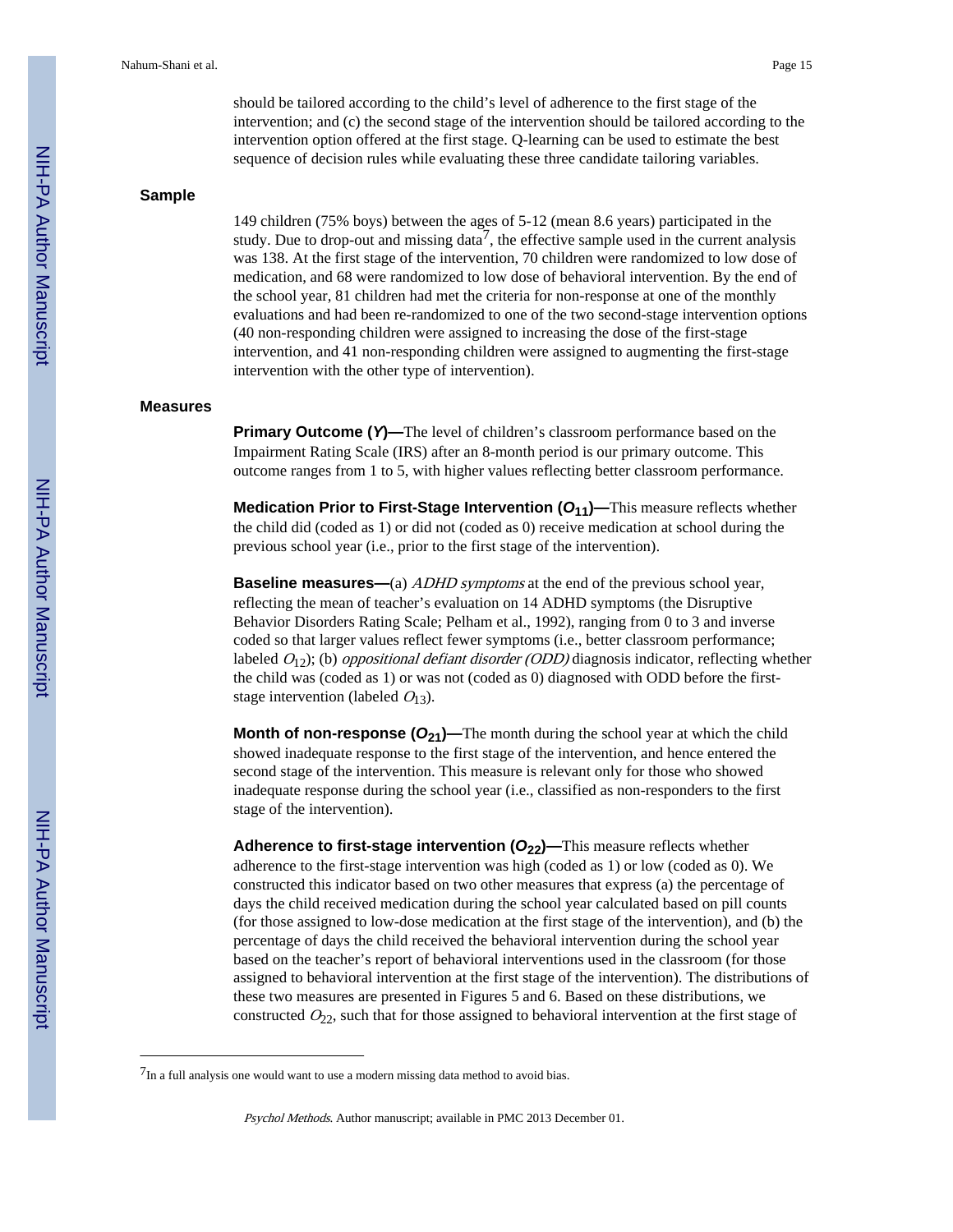the intervention, low adherence ( $O_{22}$  =0) means receiving less than 75% days of behavioral intervention, and for those assigned to medication at the first stage of the intervention, low adherence ( $O_{22}=0$ ) reflects receiving less than 100% days of medication<sup>8</sup>.

#### **Data Analysis Procedure**

Using the Q-learning approach, the optimal sequence of decision rules can be estimated based on two regressions, one for each intervention stage. We start from the second stage, aiming to find the best second-stage intervention option for non-responding children, given the information we have up to the second stage  $(O_{11}, O_{12}, O_{13}, A_1, O_{21}, O_{22})$ . Because children were classified as non-responders at different time points along the school year, we included the month of non-response  $(O_{21})$  in this regression. We also included the two baseline measures  $(O_{12}, O_{13})$  in the regression in order to reduce error variance. We consider the firststage intervention  $(A_1)$  as well as the level of adherence to the first-stage intervention  $(O_{22})$ , as candidate tailoring variables for the second stage of the intervention.  $Q_2$  for nonresponders is modeled by

$$
Q_2 (O_{11}, O_{12}, O_{13}, A_1, O_{21}, O_{22}, A_2; \gamma_2, \alpha_2)
$$
  
= $\gamma_{20}+\gamma_{21}O_{11} + \gamma_{22}O_{12}+\gamma_{23}O_{13}+\gamma_{24}A_1+\gamma_{25}A_1O_{11}+\gamma_{26}O_{21}+\gamma_{27}O_{22} (7)$   
+ $(\alpha_{21}+\alpha_{22}A_1+\alpha_{23}O_{22})A_2.$ 

In general, this regression might include further baseline variables or other potential tailoring variables such as negative/ineffective parenting styles and medication side effects. We obtained  $\widehat{\gamma}_2$ ,  $\widehat{\alpha}_2$  by using regression on the data from the children who did not respond in the first stage. In this simple case, the decision rule recommends augmenting the first-stage intervention option with the alternative type of intervention  $(A_2 = 1)$  for a child who does not respond to the first stage of the intervention if  $(a_{21} + a_{22}A_1 + a_{23}O_{22}) > 0$  and increasing the dose of the first-stage intervention option ( $A_2 = -1$ ) if  $(a_{21} + a_{22}A_1 + a_{22}A_2A_2)$  $a_{23}O_{22}$  < 0. We used the GLM procedure in SAS to obtain estimated coefficients based on Equation (7). To obtain  $(\widehat{\alpha}_{21}+\widehat{\alpha}_{22}A_1+\widehat{\alpha}_{23}O_{22})$  for every combination of  $A_1$  and  $O_{22}$ , we used the *Estimate* statement in GLM (this statement enables the researcher to estimate linear combinations of the regression parameters and their standard errors). More specifically, for  $A_1 = 1$  and  $O_2=0$ , we obtained  $(\widehat{\alpha}_{21} + \widehat{\alpha}_{22})$ ; for  $A_1 = -1$  and  $O_{22}=0$ , we obtained  $(-\widehat{\alpha}_{21} + \widehat{\alpha}_{22})$ ; for  $A_1 = 1$  and  $O_{22} = 1$ , we obtained  $(\widehat{\alpha}_{21} + \widehat{\alpha}_{22} + \widehat{\alpha}_{23})$ ; and for  $A_1 = -1$  and  $O_{22} = 1$ , we obtained  $(-\widehat{\alpha}_{21}+\widehat{\alpha}_{22}+\widehat{\alpha}_{23})$ . The standard test statistic (t-test) provided by the GLM procedure was used to assess whether each of these estimates significantly differ from zero. Additionally, because  $A_2$  can obtain  $-1/1$  values, we estimated the difference between the two secondstage intervention options conditional on  $A_1$  and  $O_{22}$  (e.g., the estimated simple effect of  $A_2$ ) by  $(\widehat{\alpha}_{21}+\widehat{\alpha}_{22}A_1+\widehat{\alpha}_{23}O_{22}) - (-\widehat{\alpha}_{21}-\widehat{\alpha}_{22}A_1-\widehat{\alpha}_{23}O_{22}) = 2(\widehat{\alpha}_{21}+\widehat{\alpha}_{22}A_1+\widehat{\alpha}_{23}O_{22}).$ 

Now we move backwards in time, aiming to find the best first-stage intervention option  $(A_1)$ controlling for the best second-stage intervention option. Based on Equation (7) the estimated quality of the optimal second-stage intervention option for non-responders is

$$
\widetilde{Y}=\widehat{\gamma}_{20}+\widehat{\gamma}_{21}O_{11}+\widehat{\gamma}_{22}O_{12}+\widehat{\gamma}_{23}O_{13}+\widehat{\gamma}_{24}A_1+\widehat{\gamma}_{25}A_1O_{11}+\widehat{\gamma}_{26}O_{21}+\widehat{\gamma}_{27}O_{22}+|\widehat{\alpha}_{21}+\widehat{\alpha}_{22}A_1+\widehat{\alpha}_{23}O_{22}|.
$$

Because responders remain on their first-stage intervention option, we set  $\tilde{\gamma} = \gamma$  for responders.  $Q_1$  is modeled by

<sup>8</sup>Such relatively high adherence rates may result from obtaining adherence data only for the first 8 weeks of the school year. Moreover, study medication was to be taken only on school days, and was dispensed monthly.

Psychol Methods. Author manuscript; available in PMC 2013 December 01.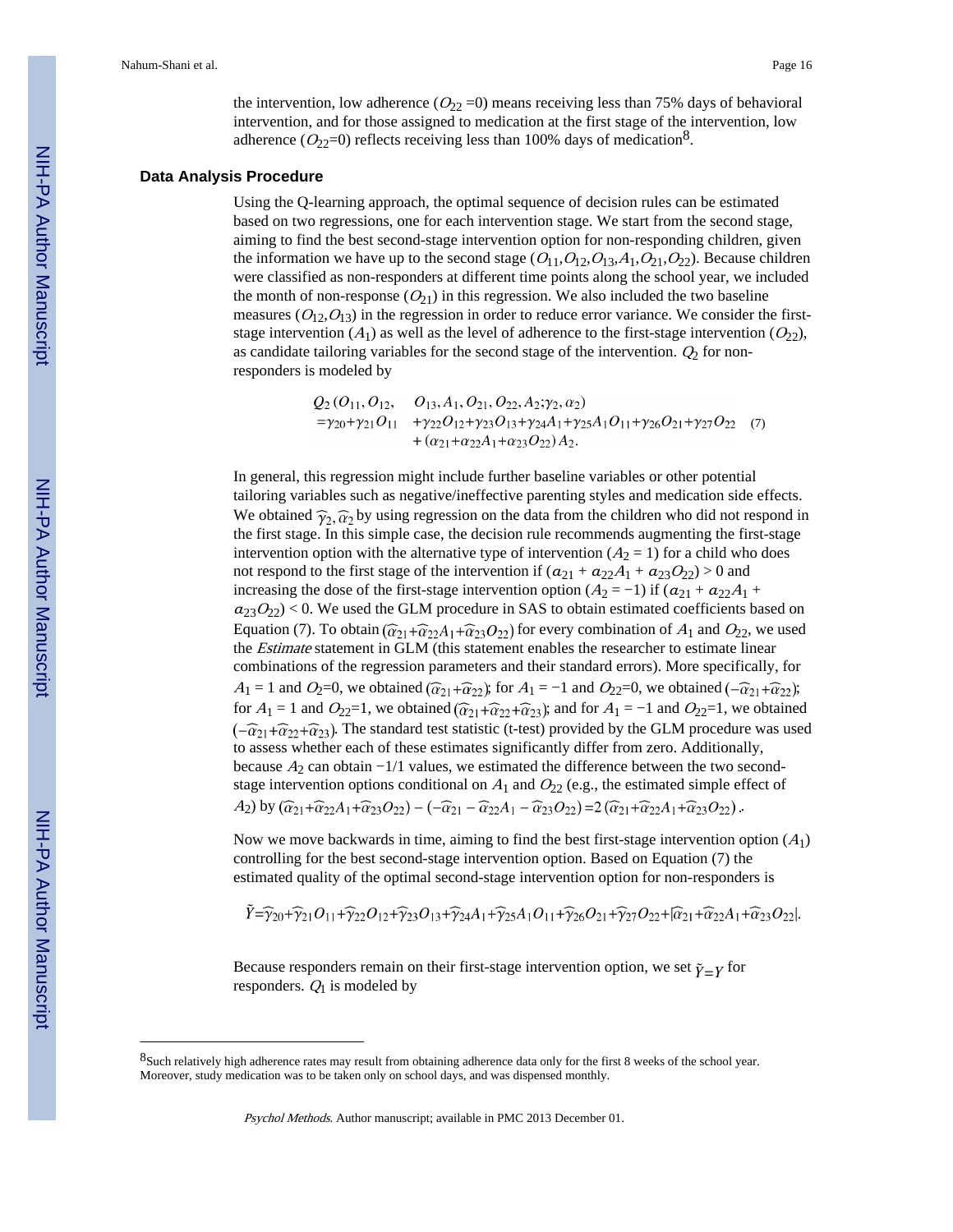$$
Q_1(O_{11}, O_{12}, O_{13}, A_1; \gamma_1, \alpha_1) = \gamma_{10} + \gamma_{11}O_{11} + \gamma_{12}O_{12} + \gamma_{13}O_{13} + (\alpha_{11} + \alpha_{12}O_{11})A_1
$$

Again we used the SAS GLM procedure to regress  $\tilde{\gamma}$  on the predictors and obtain  $\hat{\gamma}_1$  and  $\hat{\alpha}_1$ . We used the *Estimate* statement in GLM to obtain  $(\widehat{\alpha}_{11} + \widehat{\alpha}_{12}O_{11})$  for every level of  $O_{11}$ . If  $(a_{11} + a_{12}O_{11}) > 0$ , the best first-stage intervention option would be low-intensity behavioral intervention ( $A_1 = 1$ ). If  $(a_{11} + a_{12}O_{11}) < 0$ , the best first-stage intervention option would be low dose of medication ( $A_1 = -1$ ). Additionally, because  $A_1$  can obtain −1/1 values, the estimated difference between the two first-stage intervention options conditional on  $O_{11}$  (e.g., the estimated simple effect of  $A_1$ ) is

 $(\widehat{\alpha}_{11}+\widehat{\alpha}_{12}O_{11})-(-\widehat{\alpha}_{11}-\widehat{\alpha}_{12}O_{11})=2(\widehat{\alpha}_{11}+\widehat{\alpha}_{12}O_{11})$ . We used the *soft-thresholding* method (Chakraborty et al., 2009) to provide confidence intervals for the first-stage regression coefficients.

#### **Results**

Table 1 presents the results for the second-stage regression. Based on these estimates, we estimated the formula  $(\widehat{\alpha}_{21}+\widehat{\alpha}_{22}A_1+\widehat{\alpha}_{23}O_{22})$  for every given combination of  $A_1$  and  $O_{22}$  (see Table 2).

The results in Table 1 show that the effect of the second-stage intervention options  $(A<sub>2</sub>)$  is negative and statistically significant  $\widehat{\alpha}_{21}$ = 72, lower limit 95% CI= −1.15, upper limit 95%  $CE - .29$ ). Although the interaction between the first-stage intervention options ( $A_1$ ) and the second-stage intervention options ( $A_2$ ) is not statistically significant ( $\hat{\alpha}_{22}$ =0.05, lower limit 95% CI= −.22, upper limit 95% CI= .32), the interaction between adherence to the first stage of the intervention  $(O_{22})$  and the second-stage intervention options  $(A_2)$  is statistically significant ( $\hat{\alpha}_{23}$ =.97, lower limit 95% CI=.41, upper limit 95% CI= 1.53).

The results in Table 2 indicate that when adherence to the first stage of the intervention is low ( $O_{22} = 0$ ), the term  $(\widehat{\alpha}_{21} + \widehat{\alpha}_{22}A_1)$  is negative and statistically significant, regardless of whether the first-stage intervention option was low dose of medication  $(\widehat{\alpha}_{21} - \widehat{\alpha}_{22} = -.77,$ lower limit 95%  $C\bar{F}$  −1.30, upper limit 95%  $C\bar{F}$  −0.32), or low-intensity behavioral intervention ( $\hat{\alpha}_{21} + \hat{\alpha}_{22} = .67$ , lower limit 95% *CI*= −1.14, upper limit 95% *CI*= −1.19). Accordingly, when adherence to the first stage of the intervention is low, the term  $(a_{21} + a_{22})$  $a_{22}A_1A_2$  is maximized when  $A_2 = -1$  (augment the first-stage intervention option with the alternative type of intervention). However, when adherence to the first stage of the intervention is high ( $O_{22} = 1$ ), the term  $(\widehat{\alpha}_{21} + \widehat{\alpha}_{22}A_1 + \widehat{\alpha}_{23})$  was not found to be significantly different from zero, regardless of whether the first-stage intervention option was low dose of medication ( $(\widehat{\alpha}_{21} - \widehat{\alpha}_{22} + \widehat{\alpha}_{23} = .20)$ ; lower limit 95% *CI*= -.26, upper limit 95% *CI*= .67) or low-intensity behavioral intervention ( $\widehat{\alpha}_{21}+\widehat{\alpha}_{22}+\widehat{\alpha}_{23}=30$ , lower limit 95% *CI*= −.13, upper limit 95%  $CE = .74$ ).

Overall, the results of the second-stage regression suggest that if a child does not respond to the first stage of the intervention (regardless of whether the first-stage intervention option was low dose of medication or low-intensity behavioral intervention), and if adherence to the first stage of the intervention is low, augmenting the first-stage intervention option with the alternative type of intervention  $(A_2 = -1)$ , leads to better classroom performance relative to increasing the dose/intensity of the first-stage intervention option  $(A_2 = 1)$ . However, if adherence to the first stage of the intervention is high, there is inconclusive evidence with respect to the difference between the two second-stage intervention options. Figure 7 presents the predicted means for each of the second-stage intervention options  $(A_2)$ , given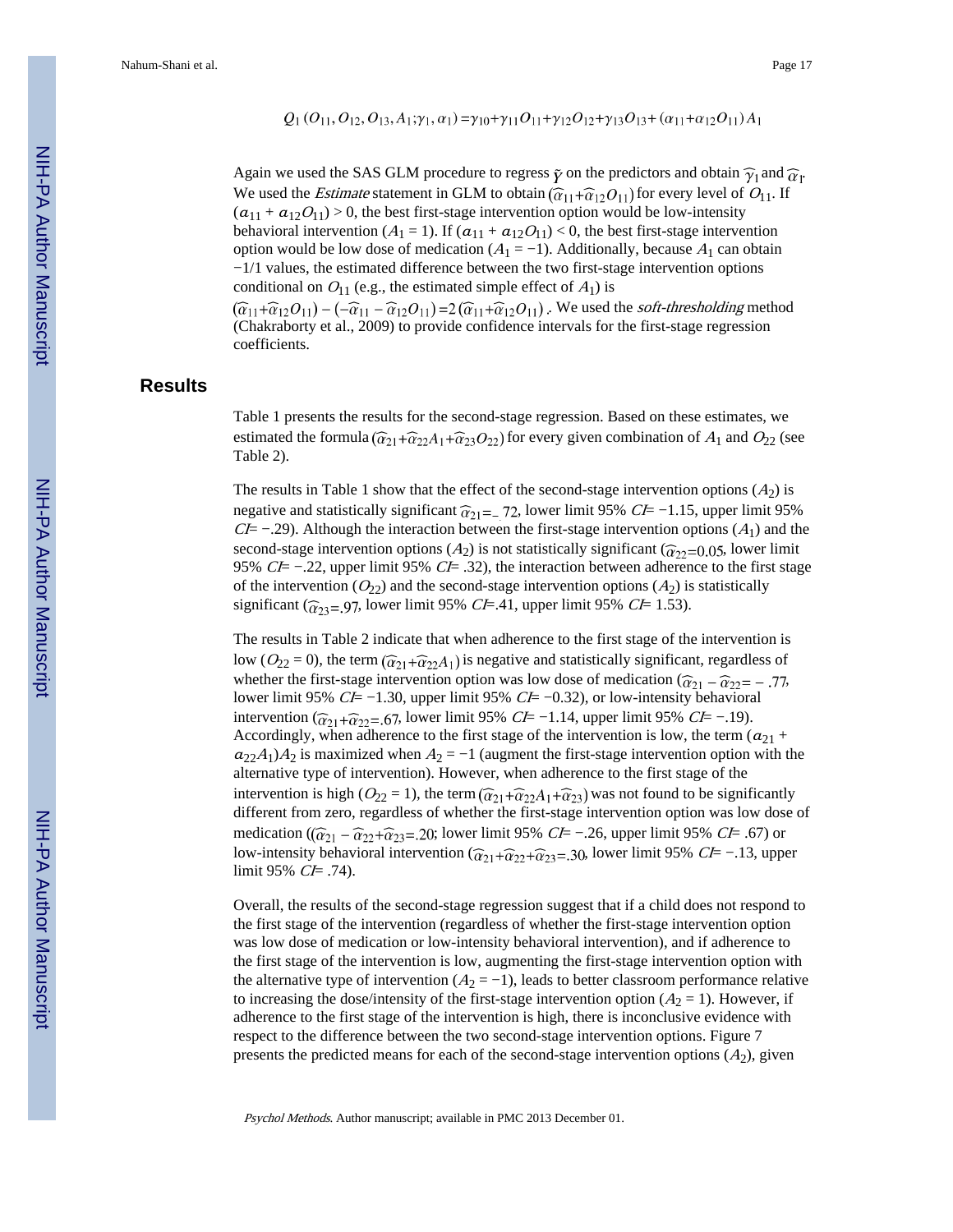the first-stage intervention options  $(A<sub>1</sub>)$  and adherence to the first stage of the intervention  $(O_{22})$ .

Table 3 presents the results for the first-stage regression. Based on these estimates, we estimated the term  $(\widehat{\alpha}_{11}+\widehat{\alpha}_{12}O_{11})$  for each value of  $O_{11}$  (see Table 4). The results in Table 4 indicate that the effect of the first-stage intervention options  $(A_1)$  is positive and marginally significant ( $\hat{\alpha}_{11}=17$ , lower limit 90% CI= -.01, upper limit 90% CI=.34), and the interaction between the first-stage intervention options  $(A<sub>1</sub>)$  and medication prior to the first stage of the intervention ( $O_{11}$ ) is negative and marginally significant ( $\hat{\alpha}_{12}$  = - .32, lower limit 90% *CI*= −.59, upper limit 90% *CI*= −.06).

Based on the mates in Table 4, we estimated the formula  $(\widehat{\alpha}_{11} + \widehat{\alpha}_{12}O_{11})$  for every given value of  $O_{11}$  (see Table 5). The results in Table 5 indicate that when  $O_{11} = 0$ , the term  $(\widehat{\alpha}_{11})$  is positive and marginally significt (Estimate = .17, anlower limit 90%  $C\bar{t}$  –.01, upper limit 90% CI= .34). However, when  $O_{11} = 1$  the term  $(\widehat{\alpha}_{11} + \widehat{\alpha}_{12})$  is not significantly different from zero (estimate=  $-15$ , lower limit 90%  $C = -14$ , upper limit 90%  $C = 11$ ). This means that controlling for the optimal second-stage intervention option (offered to non-responders), low dose of behavioral intervention  $(A_1=1)$  leads to better classroom performance relative to low dose of medication  $(A_1 = -1)$ , for children who did not receive medication prior to the first stage of the intervention ( $O_{11} = 0$ ). However, there is inconclusive evidence with respect to the difference between the two first-stage intervention options for children who received medication at school prior to the first stage of the intervention. Figure 8 presents the predicted means for each of the first-stage intervention options  $(A_1)$ , given whether or not the child received medication at school prior to the first stage of the intervention  $(O_{11})$ .

Overall, the optimal sequence of decision rules based on this data analysis is as follows:

IF the child received medication prior to the first stage of the intervention THEN offer low dose of medication or low-intensity behavioral intervention. ELSE IF the child did not receive medication prior to the first stage of the intervention

THEN offer low-intensity behavioral intervention.

Then,

IF the child shows inadequate response to the first stage of the intervention THEN IF child's adherence to first stage of the intervention is low, THEN augment the first-stage intervention option with the other type of intervention. ELSE IF child's adherence to the first stage of the intervention is high THEN augment the first-stage intervention option with the

other type of intervention or intensify the first-stage intervention option. ELSE IF the child show adequate response to the first stage of the

intervention,

THEN continue first-stage intervention.

#### **Discussion**

In the current study, we introduced Q-learning: a novel regression-based data analysis method for constructing high-quality decision rules. We discussed how Q-learning can be used to investigate the possibility of more deeply tailored adaptive interventions than those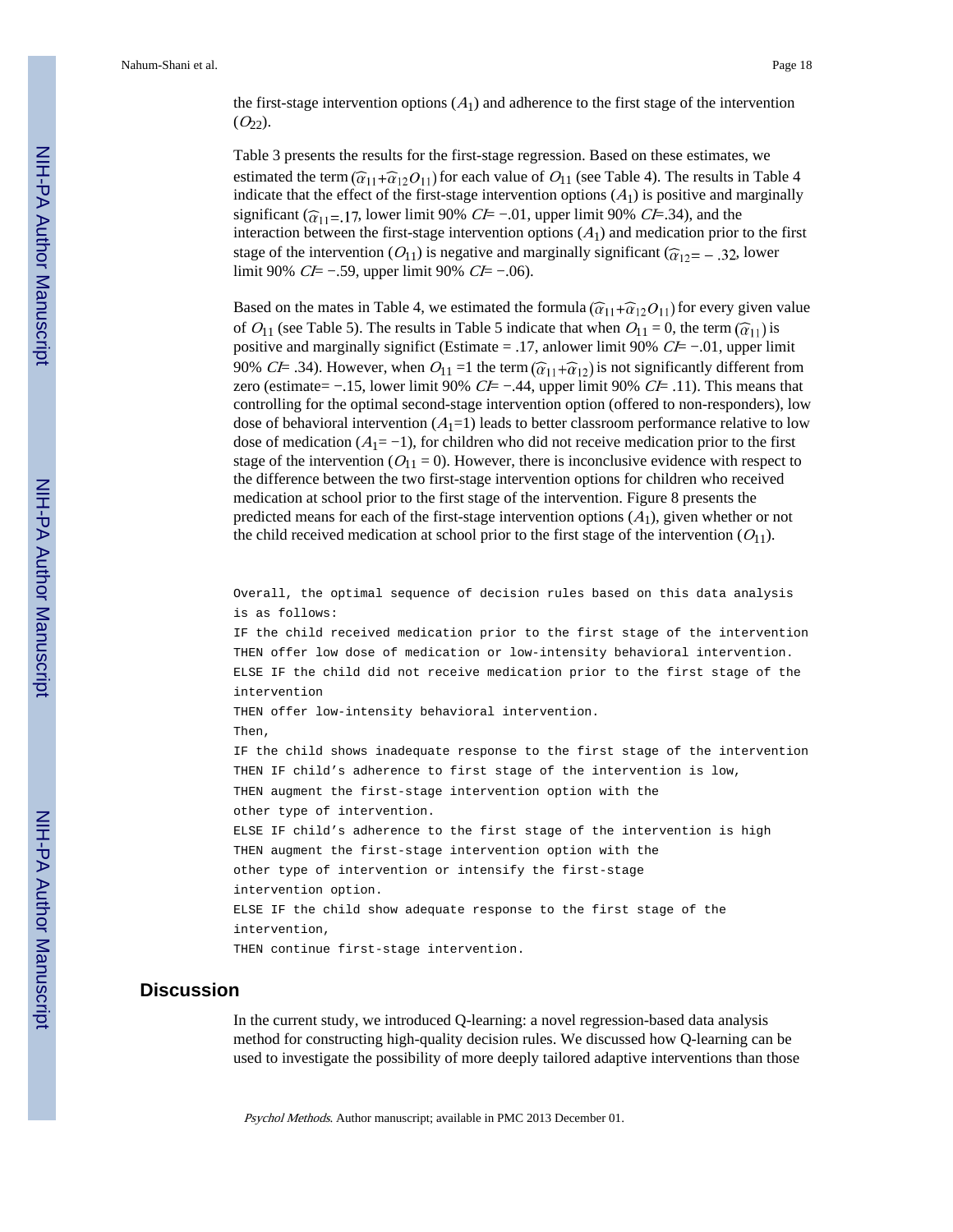embedded in the SMART study. We provided a general framework for Q-learning and also demonstrated how this framework can be generalized for the analysis of data from four common types of SMART designs. We then discussed three advantages of the Q-learning approach over a single-regression-based approach. First, Q-learning appropriately controls for the optimal second-stage intervention option when assessing the effect of the first-stage intervention. Second, the effects estimated by Q-learning incorporate both the direct and indirect effects of the first-stage intervention options, the combination of which is necessary for making intervention decision rules. Third, Q-learning reduces potential bias resulting from unmeasured causes of both the tailoring variables and the primary outcome. Finally, we illustrated the application of Q-learning using a simplified version of the Adaptive Interventions for Children with ADHD study, with the general aim to guide researchers who wish to apply this method to construct high-quality adaptive interventions.

Q-learning can be used to estimate the optimal sequence of decision rules in a straightforward and intuitive manner. Although in the current study we focused on only two intervention stages, and used dichotomous tailoring variables with only two values, Qlearning can be used for studies with more than two stages, and can be easily extended to continuous as well as categorical tailoring variables. Additionally, we used effect coding (1, -1) to denote the randomized intervention options at each stage. However, dummy coding (0,1) can also be used. The regression approach presented here can be generalized via a generalized linear model in cases of binary (more generally, categorical) outcomes. An R package for using Q-learning with data from a two-stage SMART design is available at <http://methodology.psu.edu/ra/adap-treat-strat/qlearning>.

Still, applying this method involves several challenges. First, when the data are from observational studies, direct implementation of this analysis might give biased results due to unmeasured confounding factors that predict the probability of being offered intervention options  $A_1$  or  $A_2$ , given past intervention history. This reflects a selection bias caused by non-random treatment. For example, in the context of the ADHD example, assume that children's family functioning affected whether they would be initially offered medication or behavioral intervention. In such cases, Q-learning should be implemented in combination with methodologies that adjust for confounding (see Robins, 1999).

Second, inferential challenges caused by non-differentiability should be taken into consideration when applying Q-learning. As noted previously, in Q-learning, nondifferentiability arises because the formula for  $\tilde{\gamma}$  (i.e., the dependent variable for the firststage regression) contains an absolute value function. Because the absolute value function is non-differentiable at the point 0, the distribution of the estimators of the regression coefficients in  $Q_1$  cannot be consistently approximated by standard methods such as the bootstrap. In the current analysis, we used the soft-threshold operation recommended by Chakraborty et al. (2010). Although the efficiency of this approach in reducing the bias of the intervention effects was documented (see Chakraborty et al., 2010), improved inferential methods are possible and are currently under development.

Third, in the current analysis we considered only two candidate tailoring variables. However, studies often collect information on a large set of covariates (e.g., multiple surveys of mental health status and functioning) from which a smaller subset of variables must be selected for any practical implementation of adaptive interventions. Accordingly, researchers might be interested in using the data to select a subset of tailoring variables that depicts the estimated optimal sequence of decision rules as closely as possible to the optimal rule which uses all variables. Biernot and Moodie (2010) discuss methods for selecting tailoring variables in randomized settings, comparing two selection methods (reducts-- a variable selection tool from computer sciences, and the S-score criterion proposed by Gunter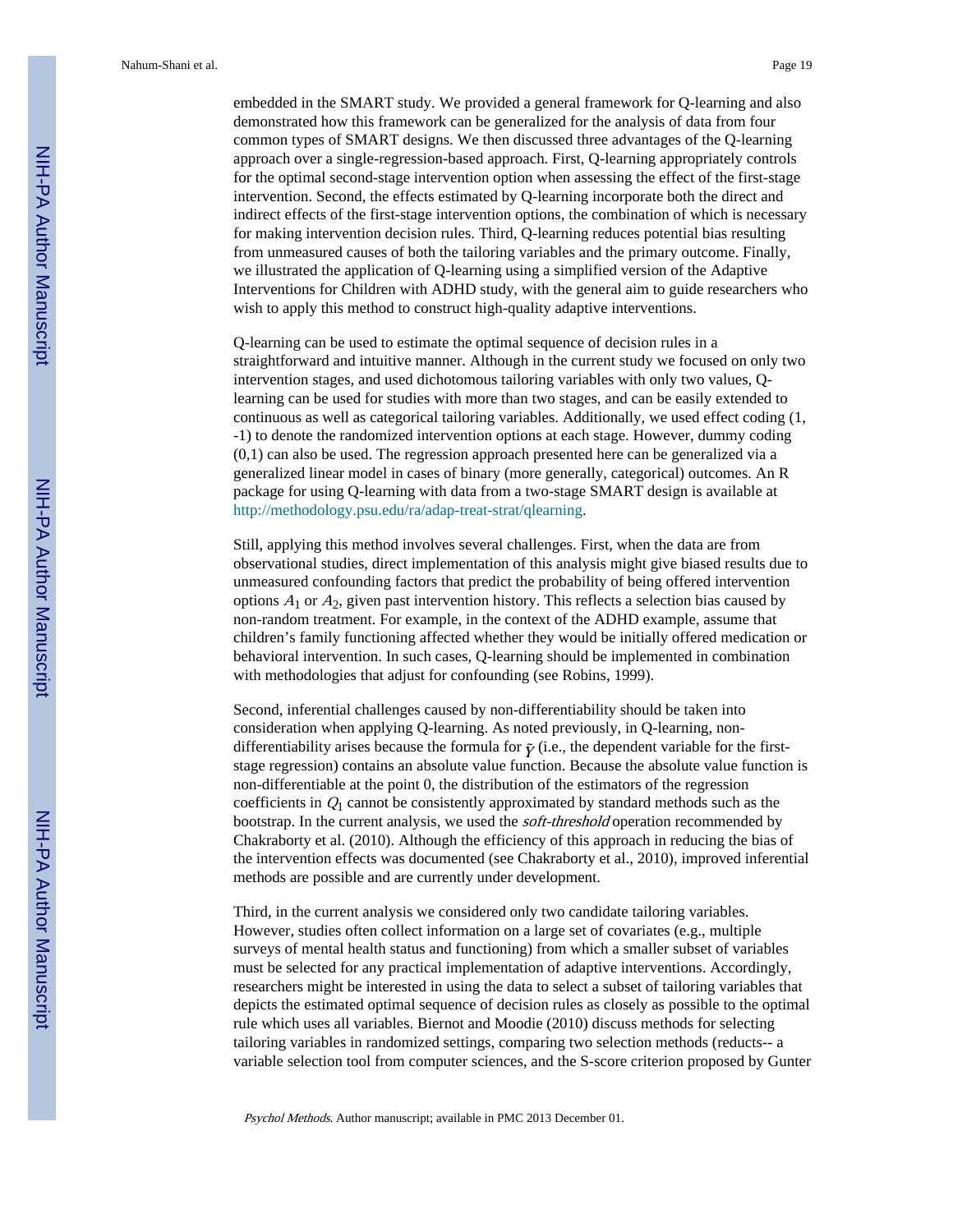Zhu, & Murphy, 2011). Still, additional research effort should be directed towards developing and exploring methods for the selection of tailoring variables.

Finally, because our data analysis was illustrative in nature, we handled missing data (resulting from dropout, unavailability during data collection period, or unwillingness/ inability of teachers to respond), by using listwise deletion, ignoring subjects with incomplete information. Because this approach can have serious drawbacks (see, e.g.,Qin, Zhang & Leung, 2009; Little & Rubin, 1987; Schafer & Olsen, 1998), we recommend that researchers consider applying modern missing data techniques, such as multiple imputation (MI; Rubin, 1987), which allow more efficient estimation from incomplete data (see Shortreed, Laber, Pineau, & Murphy, 2010 for recent research on using MI to adjust for missing data in SMART studies).

Despite these challenges, our research demonstrates that the construction of the optimal sequence of decision rules from data can be achieved by a relatively simple regression-based procedure. In light of the growing interest in developing evidence-based individualized interventions in the behavioral sciences, the current research is part of an ongoing endeavor to advance methodological research relevant to adaptive interventions, hoping to further increase researchers' awareness of the conceptual appeal and practical advantages of this approach.

## **Acknowledgments**

The project described was supported by Award Number P50DA010075 from the National Institute on Drug Abuse. The content is solely the responsibility of the authors and does not necessarily represent the official views of the National Institute on Drug Abuse or the National Institutes of Health. The authors would like to thank Ayala Cohen for providing valuable feedback on earlier versions of this manuscript.

## **References**

- Baron RM, Kenny DA. The moderator–mediator variable distinction in social psychological research: Conceptual, strategic, and statistical considerations. Journal of Personality and Social Psychology. 1986; 51:1173–1182. [PubMed: 3806354]
- Bellman, RE.; Dreyfus, SE. Applied dynamic programming. Princeton University Press; Princeton, NJ: 1962.
- Bierman KL, Nix RL, Maples JJ, Murphy SA. Examining clinical judgment in an adaptive intervention design: The Fast Track Program. Journal of Consulting and Clinical Psychology. 2006; 74:468–481. [PubMed: 16822104]
- Biernot P, Moodie EM. A comparison of variable selection approaches for dynamic treatment regimes. The International Journal of Biostatistics. 2010; 6(1) Article 6.
- Brown CH, Ten Have TR, Jo B, Dagne G, Wyman PA, Muthen B, Gibbons RD. Adaptive designs for randomized trials in public health. Annual Review of Public Health. 2009; 30:1–25.
- Chakraborty B, Murphy SA, Strecher V. Inference for non-regular parameters in optimal dynamic treatment regimes. Statistical Methods in Medical Research. 2010; 19(3):317–343. [PubMed: 19608604]
- Chesney A, Locke E. An examination of the relationship among goal difficulty, business strategies, and performance on a complex management simulation task. Academy of Management Journal. 1991; 34:400–424.
- Collins LM, Murphy SA, Strecher V. The multiphase optimization strategy (MOST) and the sequential multiple assignment randomized trial (SMART) new methods for more potent ehealth interventions. American Journal of Preventive Medicine. 2007; 32(5):S112–S118. [PubMed: 17466815]
- Connell AM, Dishion TJ, Yasui M, Kavanagh K. An adaptive approach to family intervention: Linking engagement in family-centered intervention to reductions in adolescent problem behavior. Journal of Consulting and Clinical Psychology. 2007; 75(4):568–579. [PubMed: 17663611]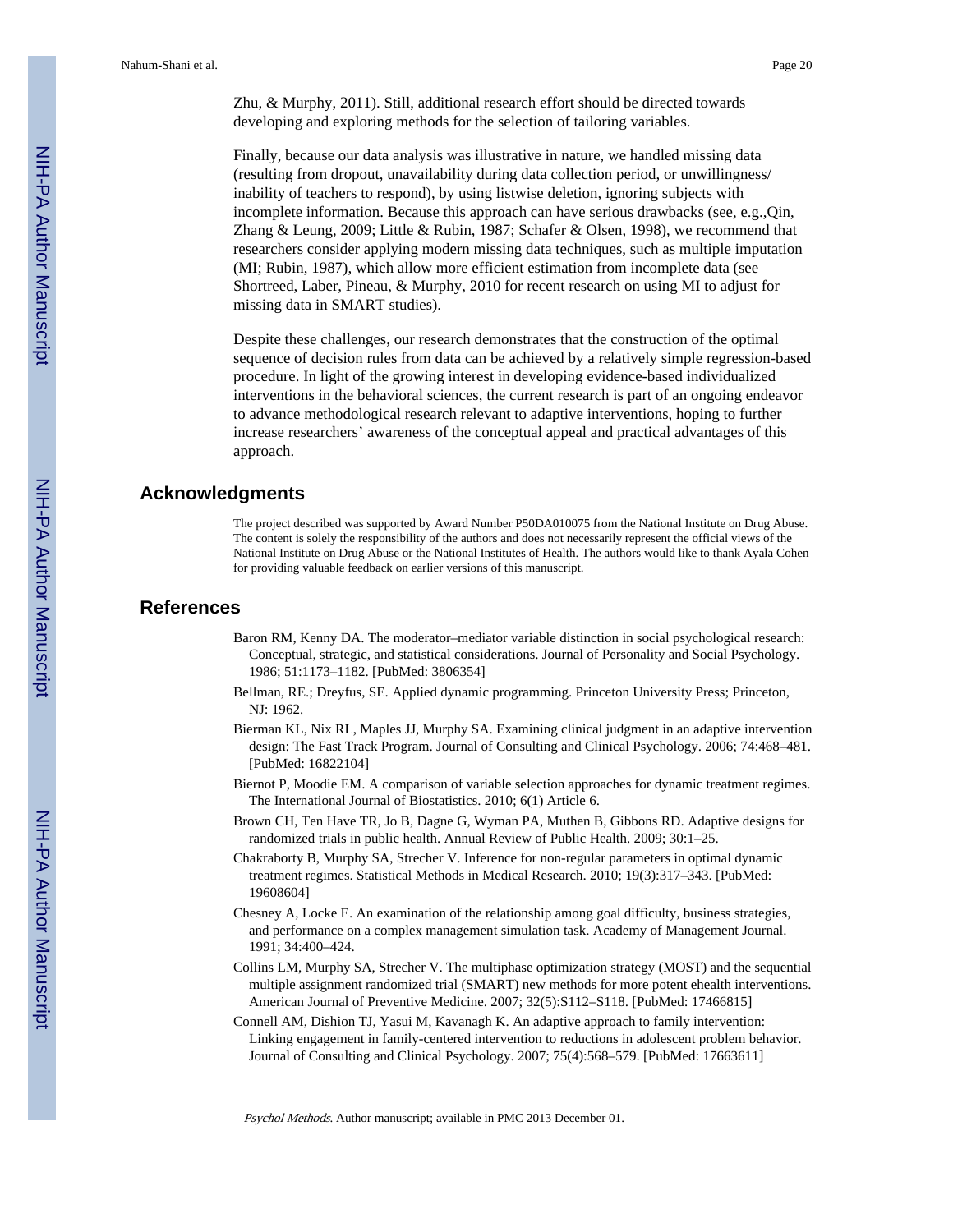- Donovan JJ, Radosevich DJ. The moderating role of goal commitment on the goal difficulty performance relationship: A metaanalytic review and critical reanalysis. Journal of Applied Psychology. 1998; 83:308–315.
- Erez, M. Performance quality and work motivation. In: Kleinbeck, U.; Thierry, H.; Haecker, H.; Quast, H., editors. Work motivation. Erlbaum; Hillsdale, NJ: 1990. p. 53-65.
- Fabiano GA, Pelham WE, Waschbusch DA, Gnagy EM, Lahey BB, Chronis AM, Burrows-MacLean L. A practical measure of impairment: Psychometric properties of the impairment rating scale in samples of children with attention deficit hyperactivity disorder and two school-based samples. Journal of Clinical Child and Adolescent Psychology. 2006; 35:369–385. [PubMed: 16836475]
- Fried Y, Slowik LH. Enriching goal-setting theory with time: An integrated approach. Academy of Management Review. 2004; 29:404–422.
- Gunter L, Zhu J, Murphy SA. Variable selection for qualitative interactions. Statistical Methodology. 2011; 8:42–55. [PubMed: 21179592]
- Little, RJA.; Rubin, DB. Statistical Analysis with Missing Data. Wiley; New York, NY: 1987.
- MacKinnon DP, Warsi G, Dwyer JH. A simulation study of mediated effect measures. Multivariate Behavioral Research. 1995; 30:41–62. [PubMed: 20157641]
- Marlowe DB, Festinger DS, Arabia PL, Dugosh KL, Benasutti KM, Croft JR, McKay JR. Adaptive interventions in drug court: A pilot experiment. Criminal Justice Review. 2008; 33:343–360. [PubMed: 19724664]
- Murphy SA. An experimental design for the development of adaptive treatment strategies. Statistics in Medicine. 2005; 24:455–1481.
- Nahum-Shani, I.; Qian, M.; Pelham, WE.; Gnagy, B.; Fabiano, G.; Waxmonsky, J.; Murphy, SA. Experimental design and primary data Analysis methods for comparing adaptive interventions. 2011. Manuscript submitted for publication
- Pelham WE, Evans SW, Gnagy EM, Greenslade KE. Teacher ratings of DSM-III-R symptoms for the disruptive behavior disorders: Prevalence, factor analyses, and conditional probabilities in a special education sample. School Psychology Review. 1992; 21:285–299.
- Pelham WE, Fabiano GA. Evidence-based psychosocial treatment for attentiondeficit/hyperactivity disorder. Journal of Clinical Child and Adolescent Psychology. 2008; 37:184–214. [PubMed: 18444058]
- Pelham WE, Gnagy EM. Psychosocial and combined treatments for ADHD. Mental Retardation and Developmental Disabilities Research Reviews. 1999; 5:225–236.
- Pelham WE, Gnagy EM, Greiner AR, Hoza B, Hinshaw SP, Swanson JM, McBurnett K. Behavioral vs. behavioral and pharmacological treatment in ADHD children attending a summer treatment program. Journal of Abnormal Child Psychology. 2000; 28:507–525. [PubMed: 11104314]
- Pelham WE, Hoza B, Pillow DR, Gnagy EM, Kipp HL, Greiner AR, Fitzpatrick E. Effects of methylphenidate and expectancy on children with ADHD: Behavior, academic performance, and attributions in a summer treatment program and regular classroom setting. Journal of Consulting and Clinical Psychology. 2002; 70:320–335. [PubMed: 11952190]
- Pliszka S. Practice parameter for the assessment and treatment of children and adolescents with attention-deficit/hyperactivity disorder. Journal of the American Academy of Child & Adolescent Psychiatry. 2007; 46:894–921. [PubMed: 17581453]
- Qin J, Zhang B, Leung DHY. Empirical likelihood in missing data problems. Journal of the American Statistical Association. 2009; 104(488):1492–1503.
- Rivera DE, Pew MD, Collins LM. Using engineering control principles to inform the design of adaptive interventions: A conceptual introduction. Drug and Alcohol Dependence. 2007; 88:S31– S40. [PubMed: 17169503]
- Robins JM. Association, causation, and marginal structural models. Synthese. 1999; 121:151–179.
- Robins, JM. Optimal structural nested models for optimal sequential decisions. In: Lin, DY.; Heagerty, P., editors. Proceedings of the Second Seattle Symposium on Biostatistics. Springer; New York: 2004. p. 189-326.
- Rubin, DB. Multiple imputation for nonresponse in surveys. Wiley & Sons; New York: 1987.
- Schafer JL, Olsen MK. Multiple imputation for multivariate missing-data problems: A data analyst's perspective. Multivariate Behavioral Research. 1998; 33:545–571.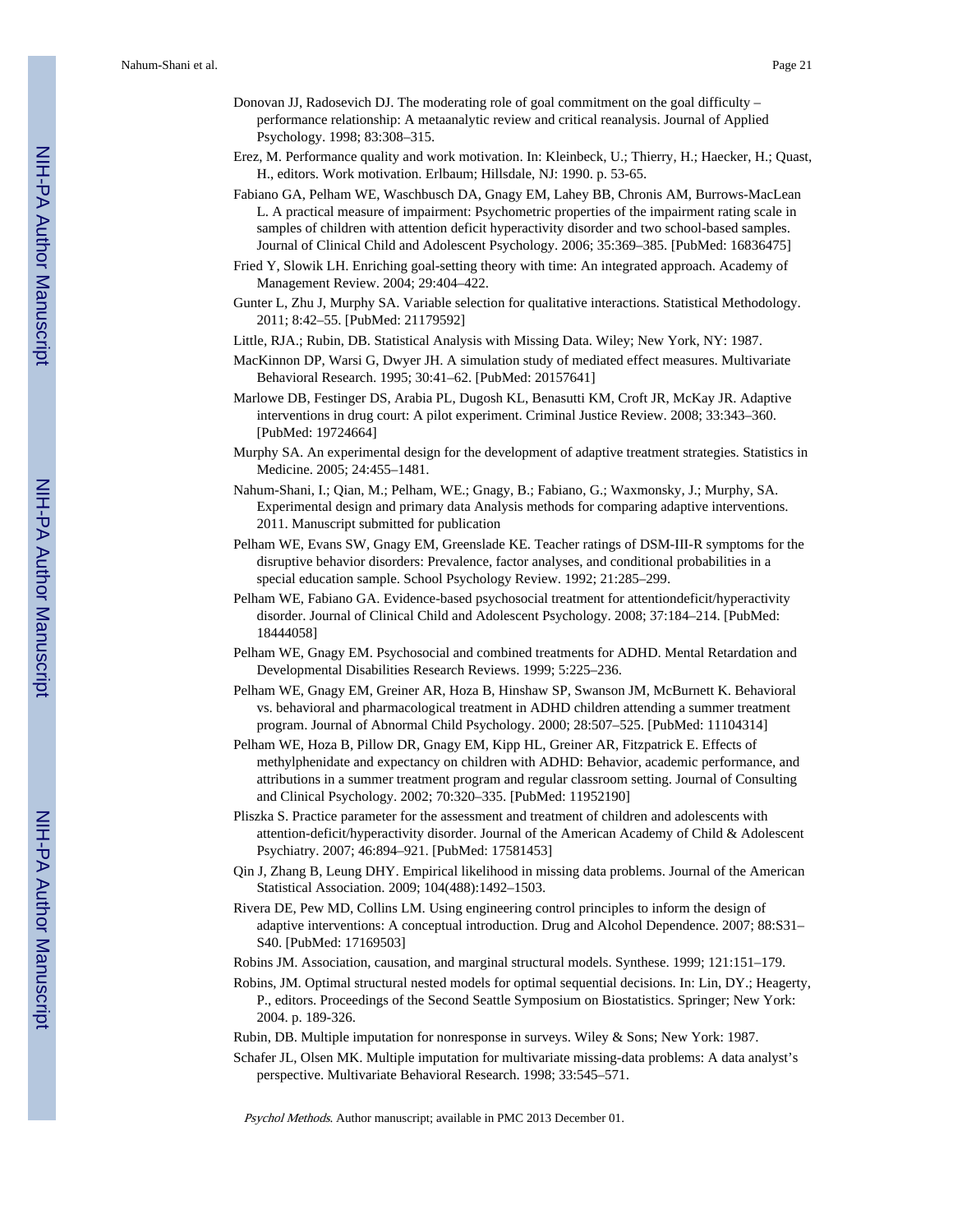- Schaughency E, Ervin R. Building capacity to implement and sustain effective practices to better serve children. School Psychology Review. 2006; 35(2):155–166.
- Shortreed, SM.; Laber, E.; Pineau, J.; Murphy, SA. Imputations methods for the clinical antipsychotic trials of intervention and effectiveness study. School of Computer Science, McGill University; Montreal, Canada: 2010. (Technical Report SOCS-TR-2010.8)
- Sutton, RS.; Barto, AG. Reinforcement Learning: An Introduction. MIT Press; Cambridge, Mass: 1998.
- Velicer WF, Prochaska JO, Redding CA. Tailored communications for smoking cessation: Past successes and future directions. Drug and Alcohol Review. 2006; 25:47–55.
- Watkins, CJCH. Doctoral Thesis. University of Cambridge; England: 1989. Learning from delayed rewards.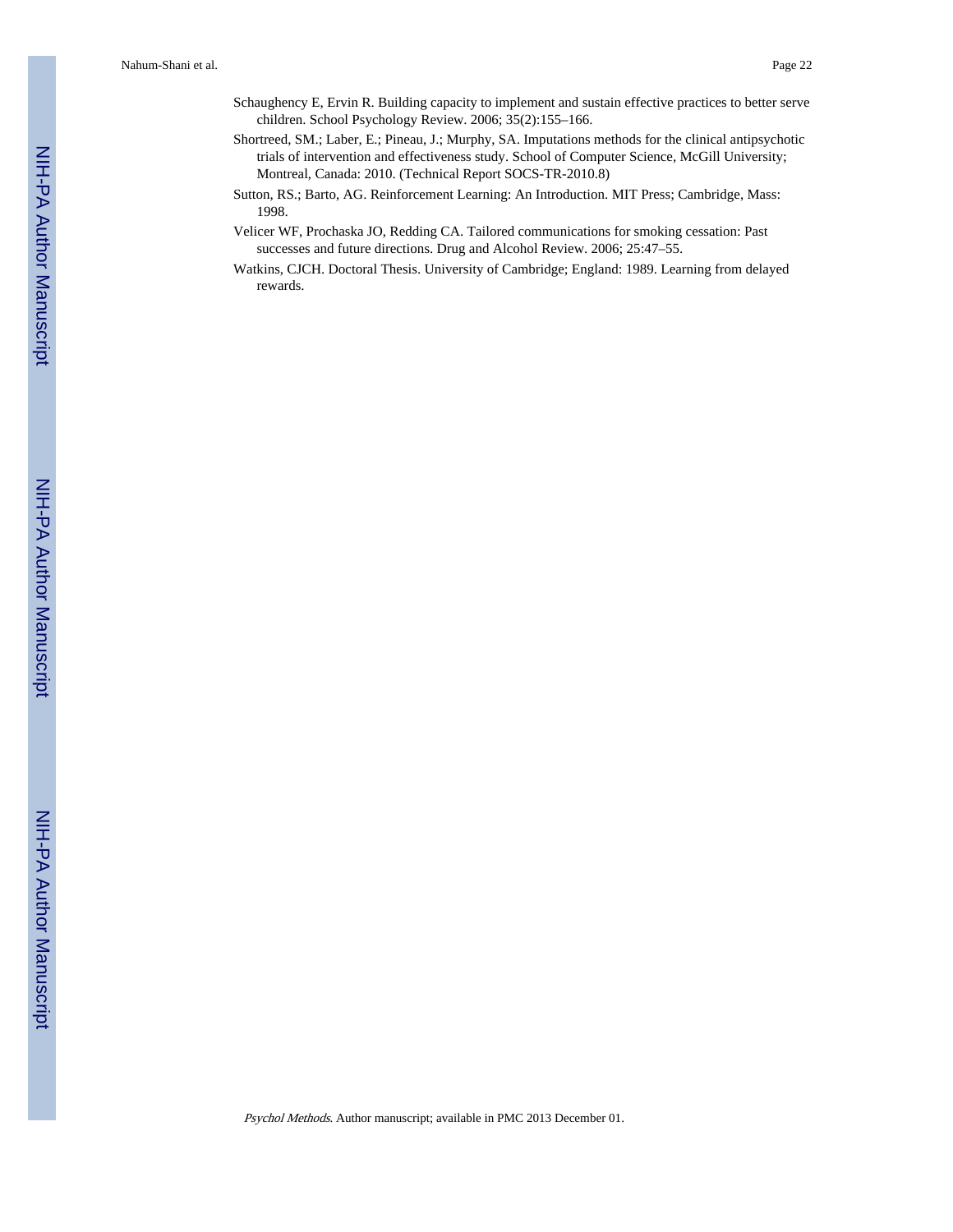

**Figure 1.** Illustration of unmeasured confounders affecting  $O_2$  and Y.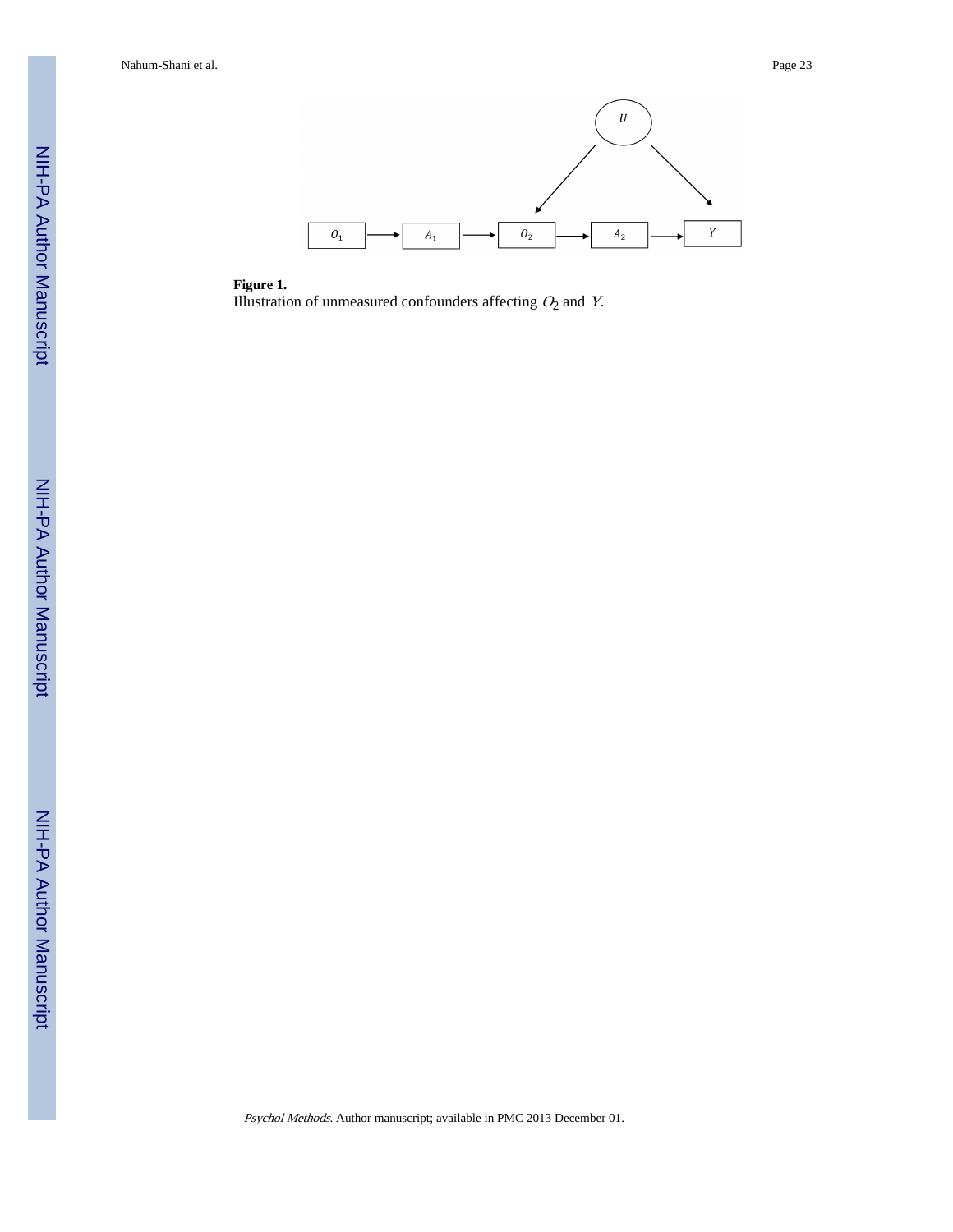

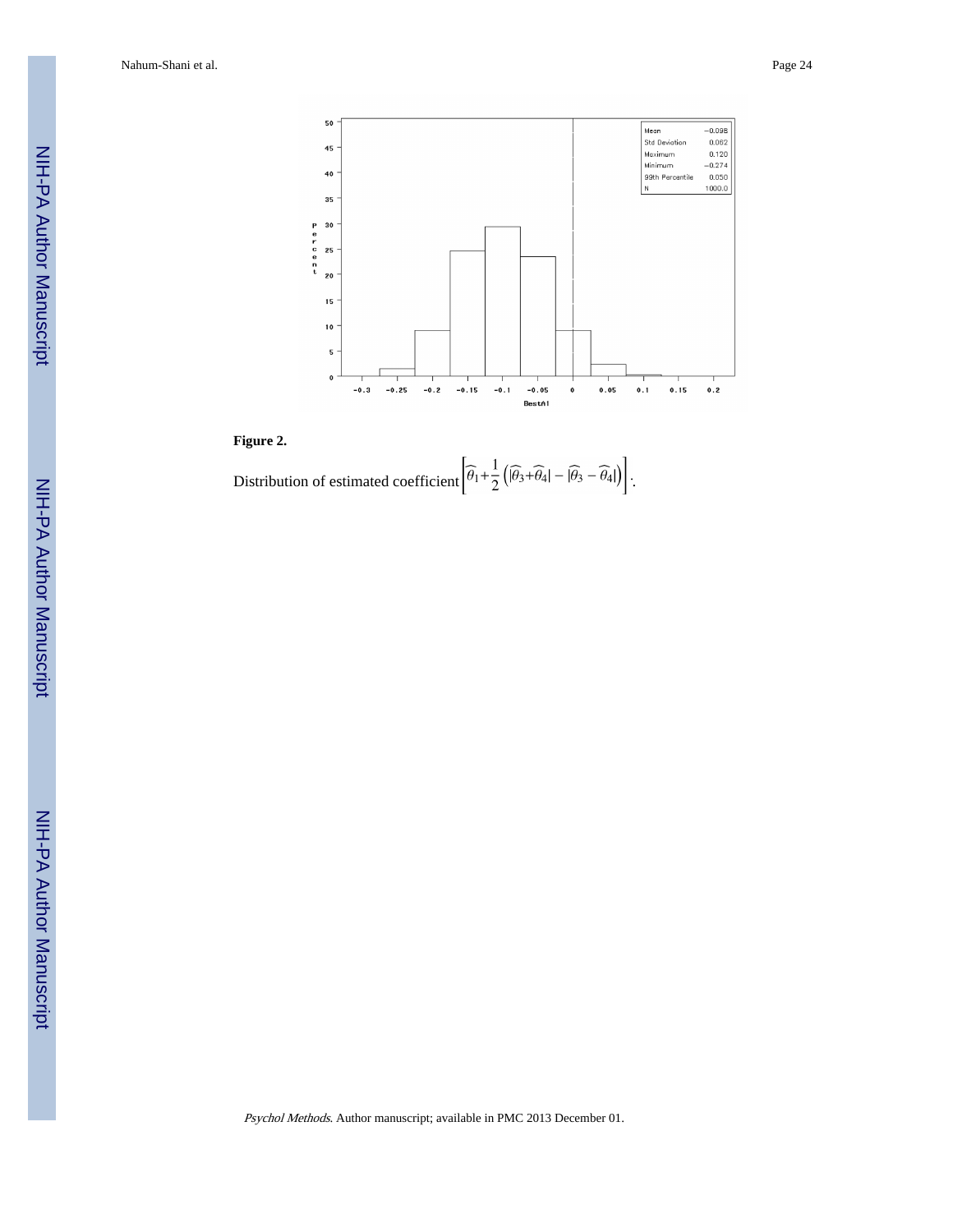

**Figure 3.** Distribution of estimated coefficient of  $(\widehat{\alpha}_{11})$ .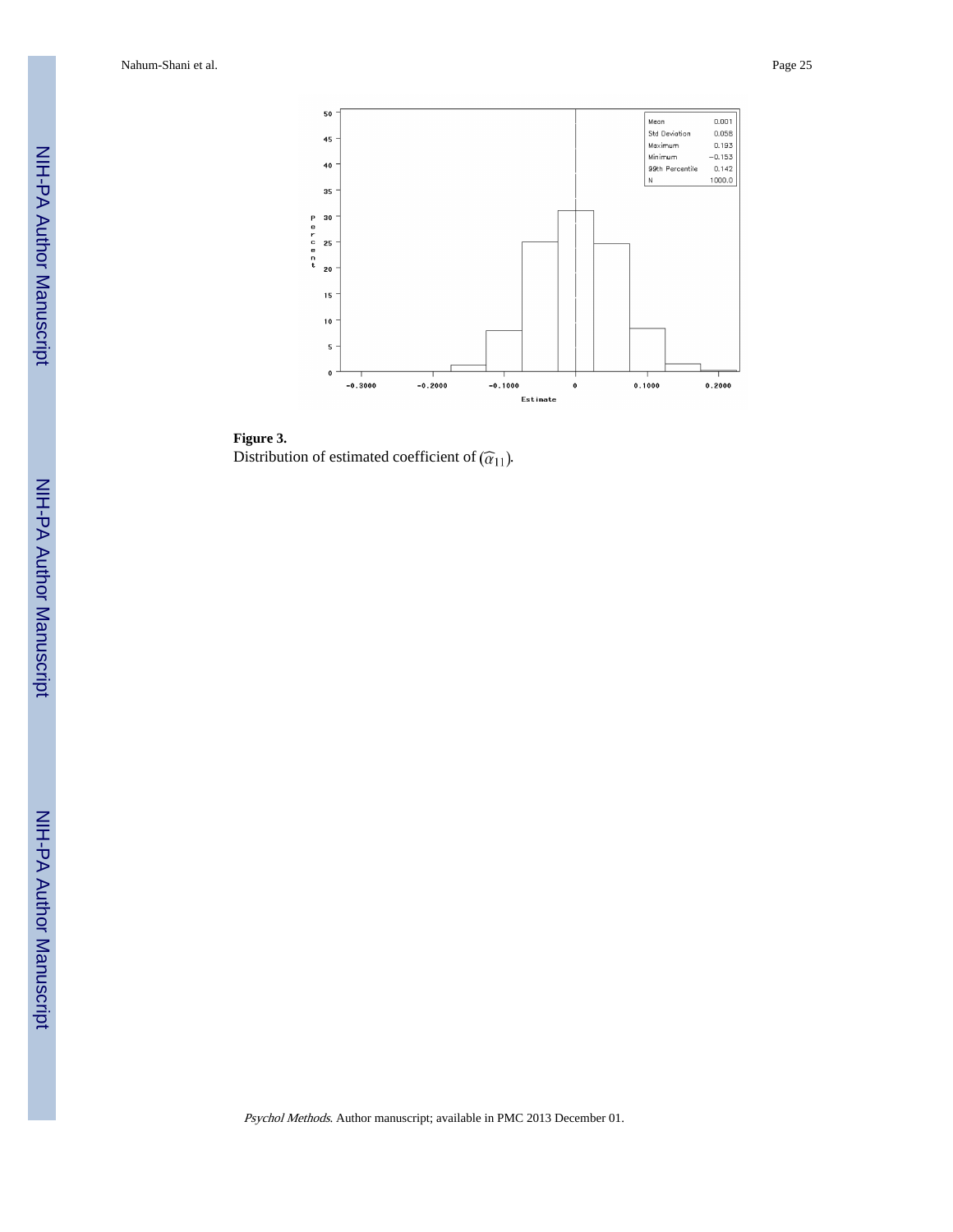

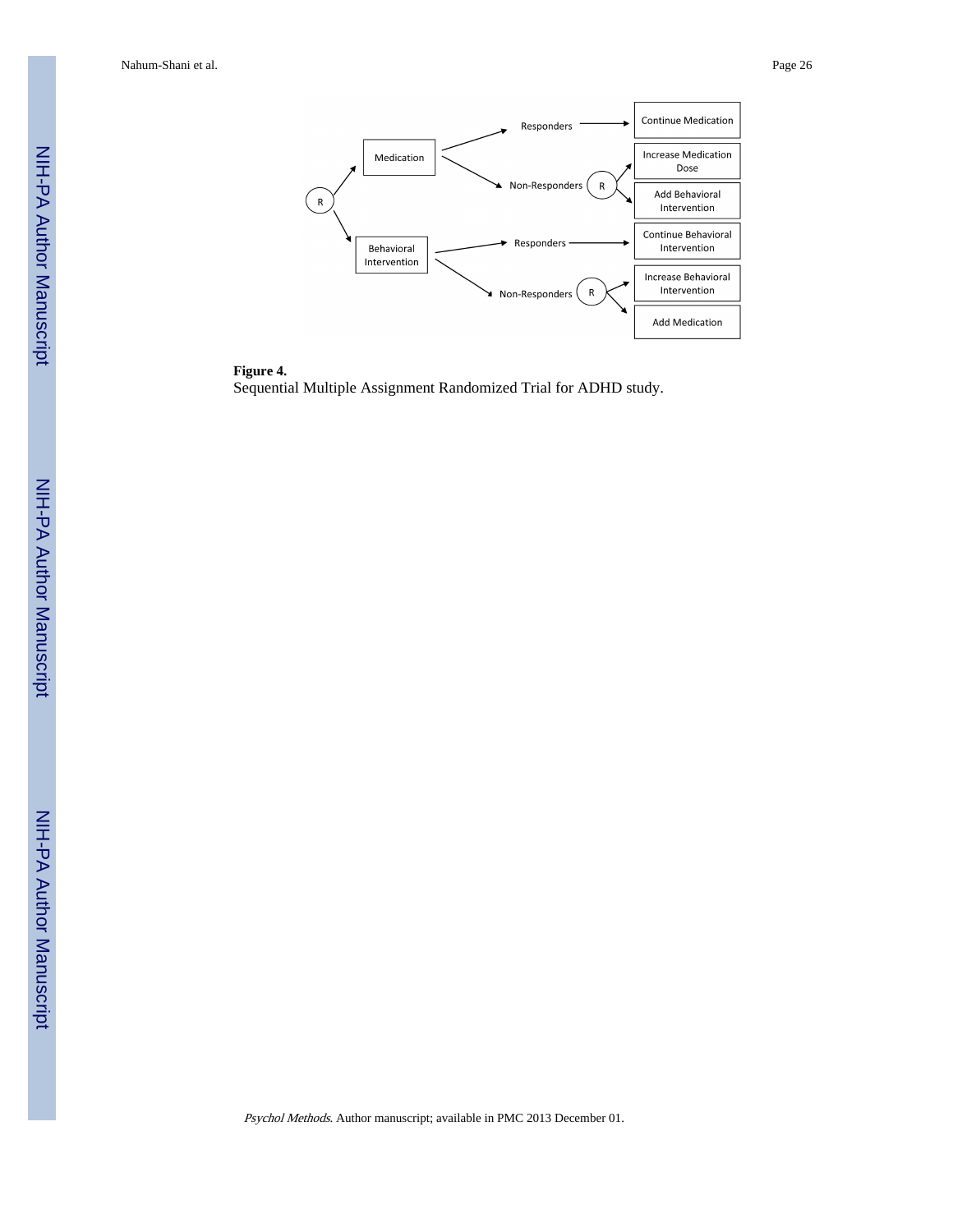

#### **Figure 5.**

Distribution for % days on behavioral intervention for those assigned to low-intensity behavioral intervention at the first stage of the intervention.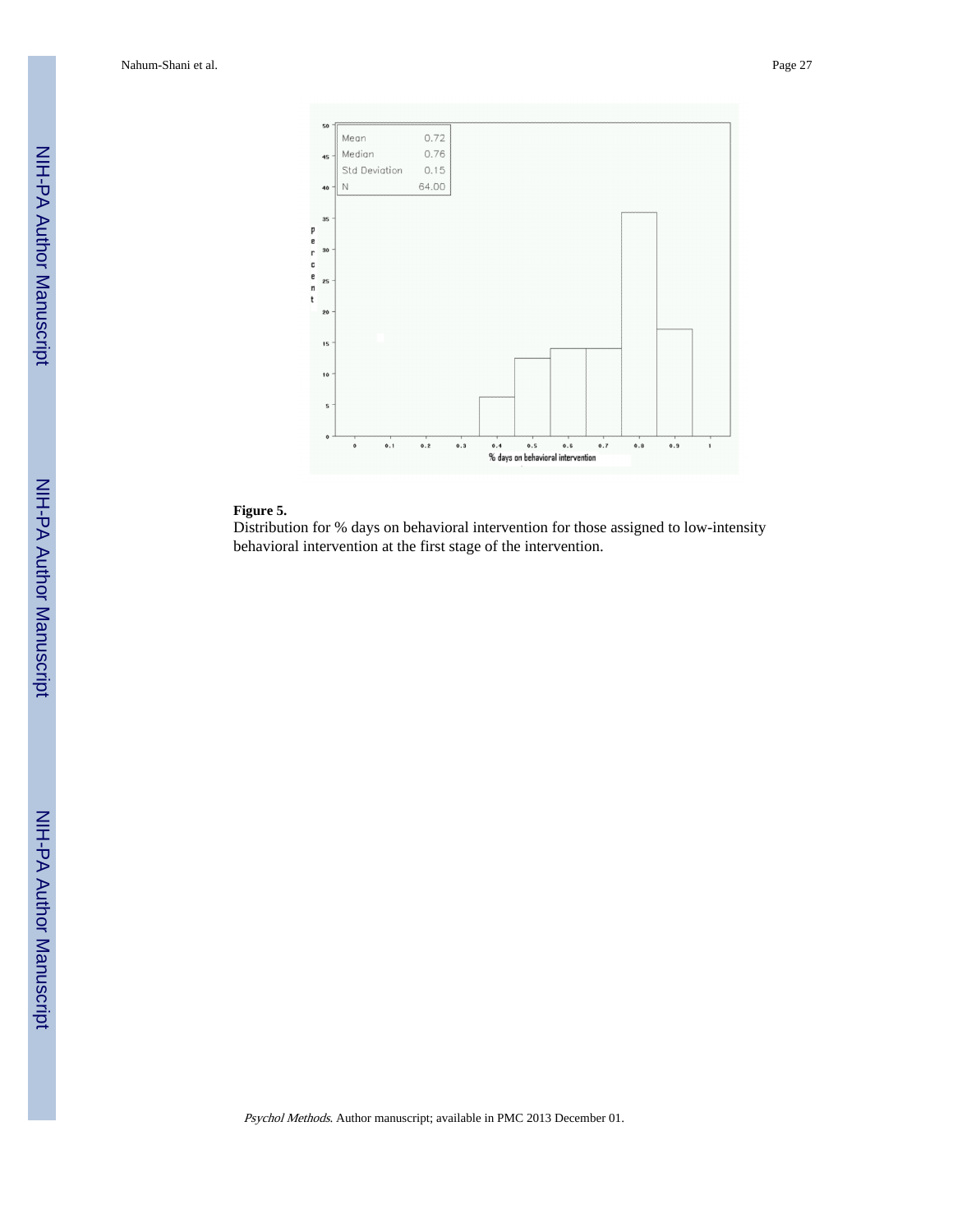

#### **Figure 6.**

Distribution for % days on medication for those assigned to low dose of medication at the first stage of the intervention.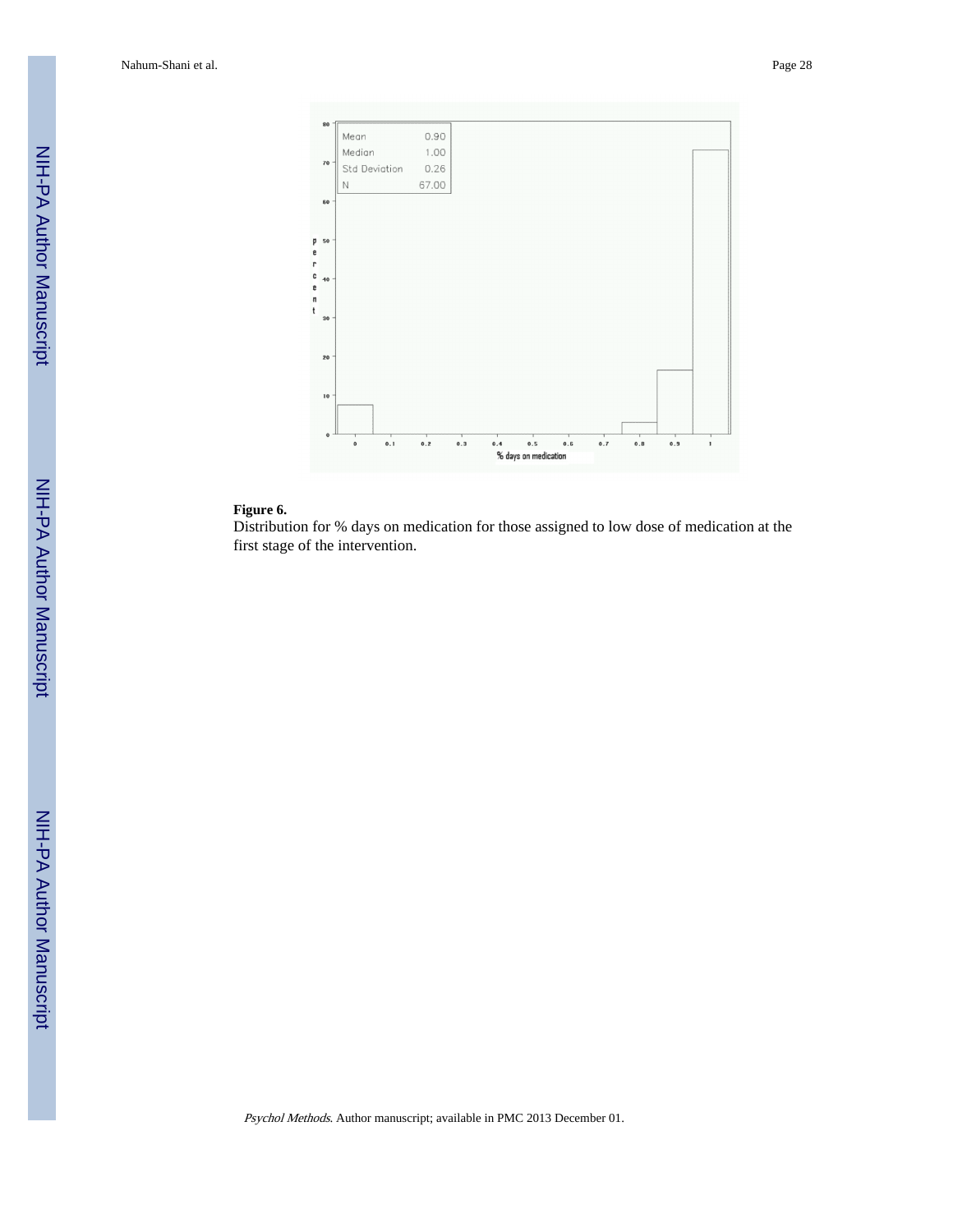

## **Figure 7.**

Predicted mean of classroom performance for each of the second-stage intervention options  $(A_2)$ , given the first-stage intervention  $(A_1)$  and adherence to first-stage intervention  $(O_{22})$ .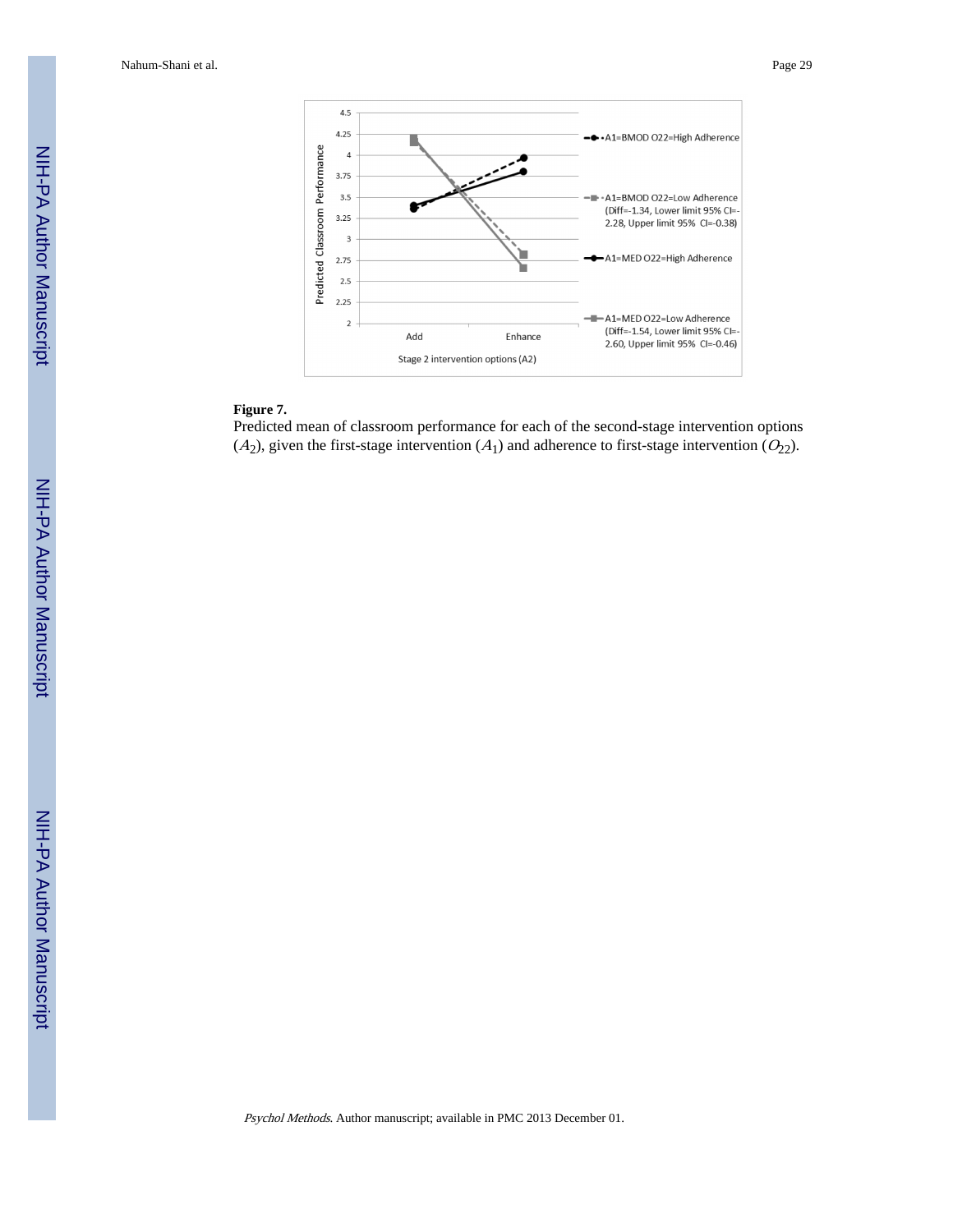

#### **Figure 8.**

Predicted estimated quality of the second-stage intervention for each of the first-stage intervention options  $(A_1)$ , given whether or not the child received medication at school prior to first-stage intervention  $(O_{11})$ .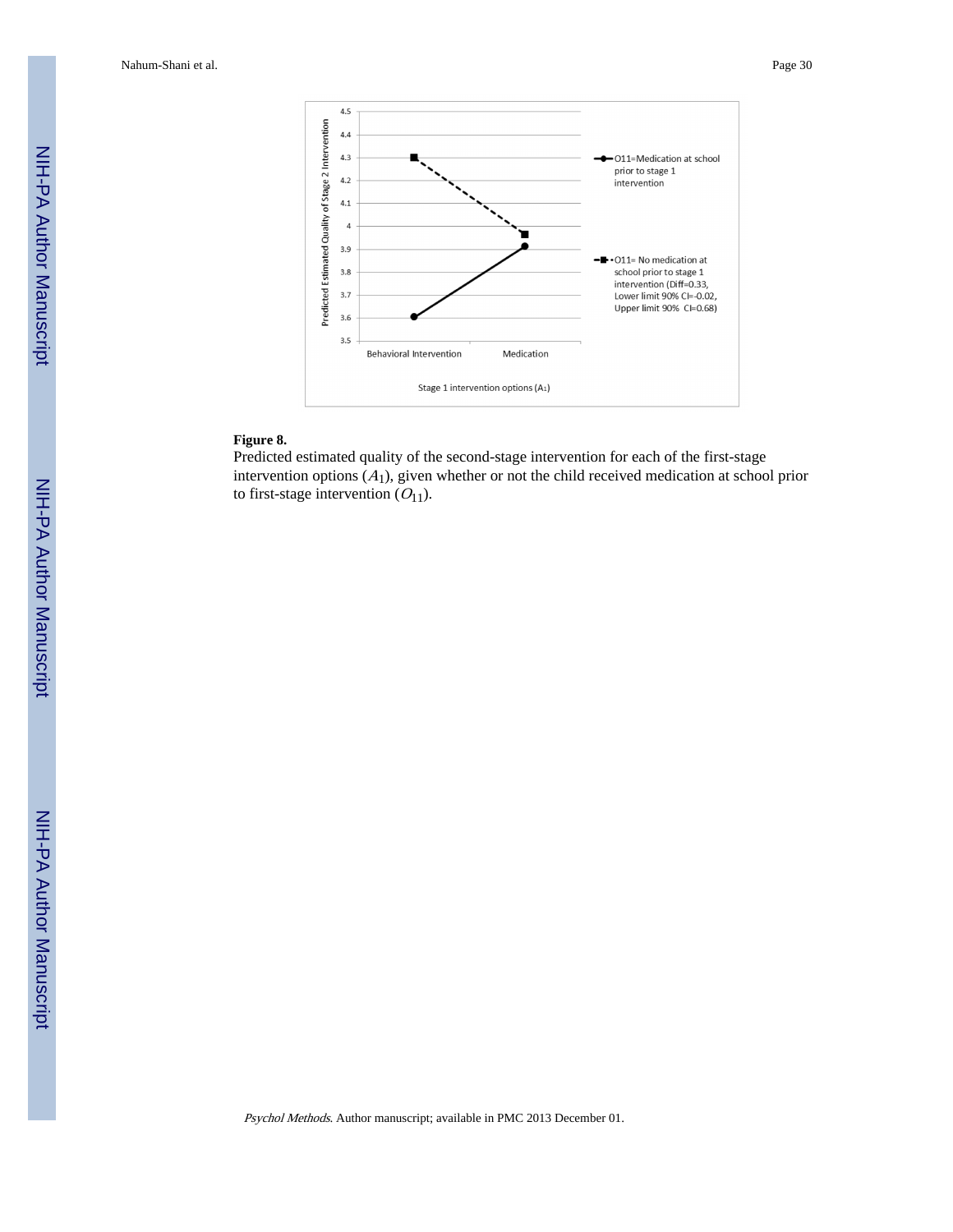## Estimated Coefficients for  $Q_2$  (N=81).

| <b>Effect</b>                                                                                     | <b>Estimate</b> | <b>SE</b> | <b>Lower limit</b><br>95% CI | <b>Upper limit</b><br>95% CI |
|---------------------------------------------------------------------------------------------------|-----------------|-----------|------------------------------|------------------------------|
| Intercept                                                                                         | 1.36            | 0.53      |                              |                              |
| $O_{11}$ (medication prior to first-stage intervention)                                           | $-10.27$        | 0.31      |                              |                              |
| $O12$ (baseline: ADHD symptoms)                                                                   | 0.94            | 0.26      |                              |                              |
| $O_{13}$ (baseline: ODD diagnosis)                                                                | 0.93            | 0.28      |                              |                              |
| $O_{21}$ (month of non-response)                                                                  | 0.02            | 0.10      |                              |                              |
| $O22$ (adherence to first-stage intervention)                                                     | 0.18            | 0.27      |                              |                              |
| A1 (first-stage intervention options)                                                             | 0.03            | 0.14      |                              |                              |
| A2 (second-stage intervention options)                                                            | $-0.72$         | 0.22      | $-1.15$                      | $-0.29$                      |
| $O2$ <sup>*</sup> A2 (adherence to first-stage<br>intervention*second-stage intervention options) | 0.97            | 0.28      | 0.41                         | 1.53                         |
| $A1^*A2$ (first-stage intervention options*second-stage)<br>intervention options)                 | 0.05            | 0.13      | $-0.22$                      | 0.32                         |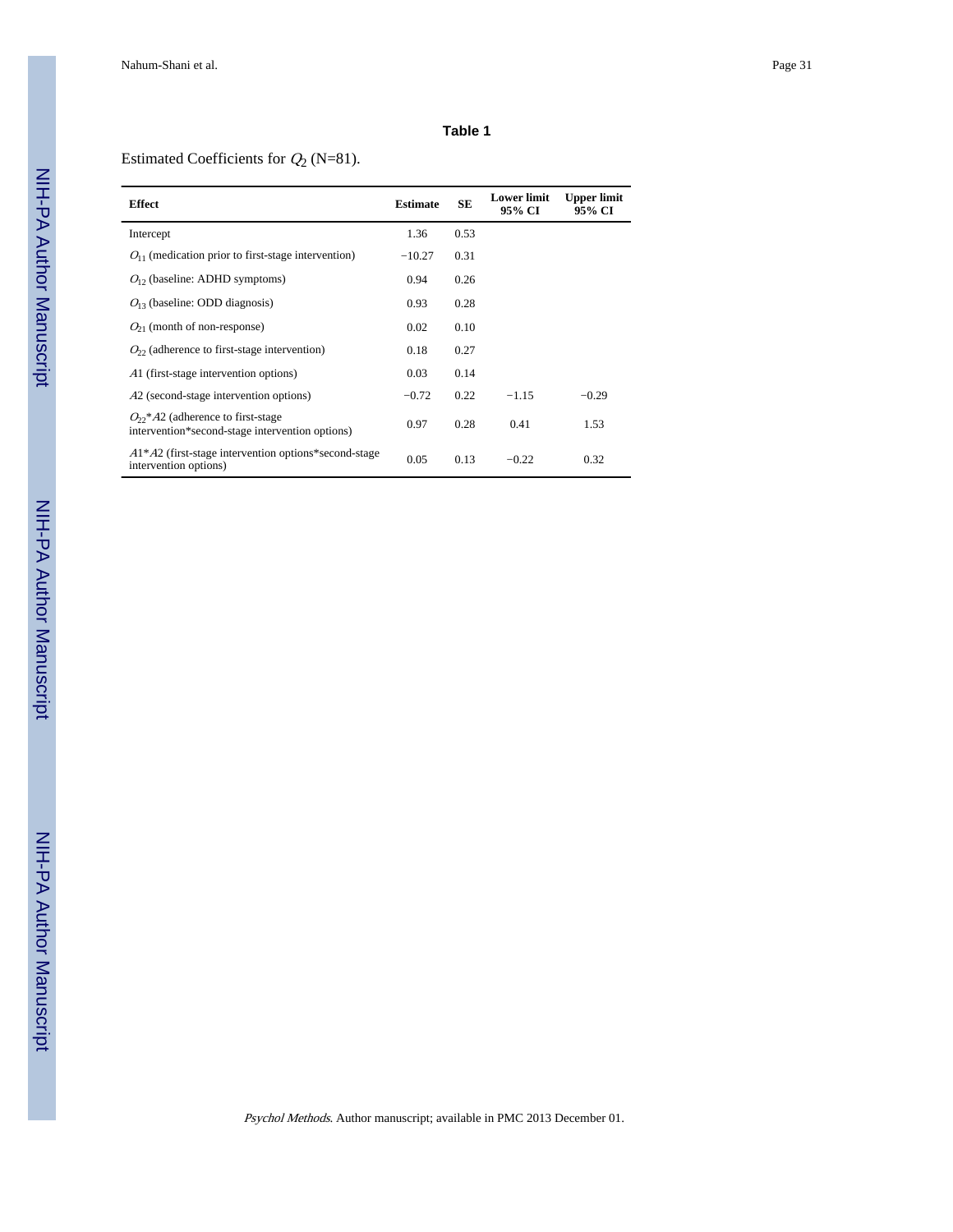Estimates of  $(\widehat{\alpha}_{21}+\widehat{\alpha}_{22}A_1+\widehat{\alpha}_{23}O_{22})$  for every combination of  $A_1$  and  $O_{22}$  (N=81)

| A1                             | $0_{22}$           | <b>Estimated</b><br>$(\hat{a}_{21} + \hat{a}_{22}A_1 + \hat{a}_{23}O_{22})$ | SЕ   | <b>Lower limit</b><br>95% CI | <b>Upper limit</b><br>95% CI |
|--------------------------------|--------------------|-----------------------------------------------------------------------------|------|------------------------------|------------------------------|
| $-1$ (medication)              | 1 (high adherence) | 0.20                                                                        | 0.23 | $-0.26$                      | 0.67                         |
| $-1$ (medication)              | 0 (low adherence)  | $-0.77$                                                                     | 0.27 | $-1.30$                      | $-0.23$                      |
| 1 (behavioral<br>intervention) | 1 (high adherence) | 0.30                                                                        | 0.22 | $-0.13$                      | 0.74                         |
| 1 (behavioral<br>intervention) | 0 (low adherence)  | $-0.67$                                                                     | 0.24 | $-1,14$                      | $-0.19$                      |

Psychol Methods. Author manuscript; available in PMC 2013 December 01.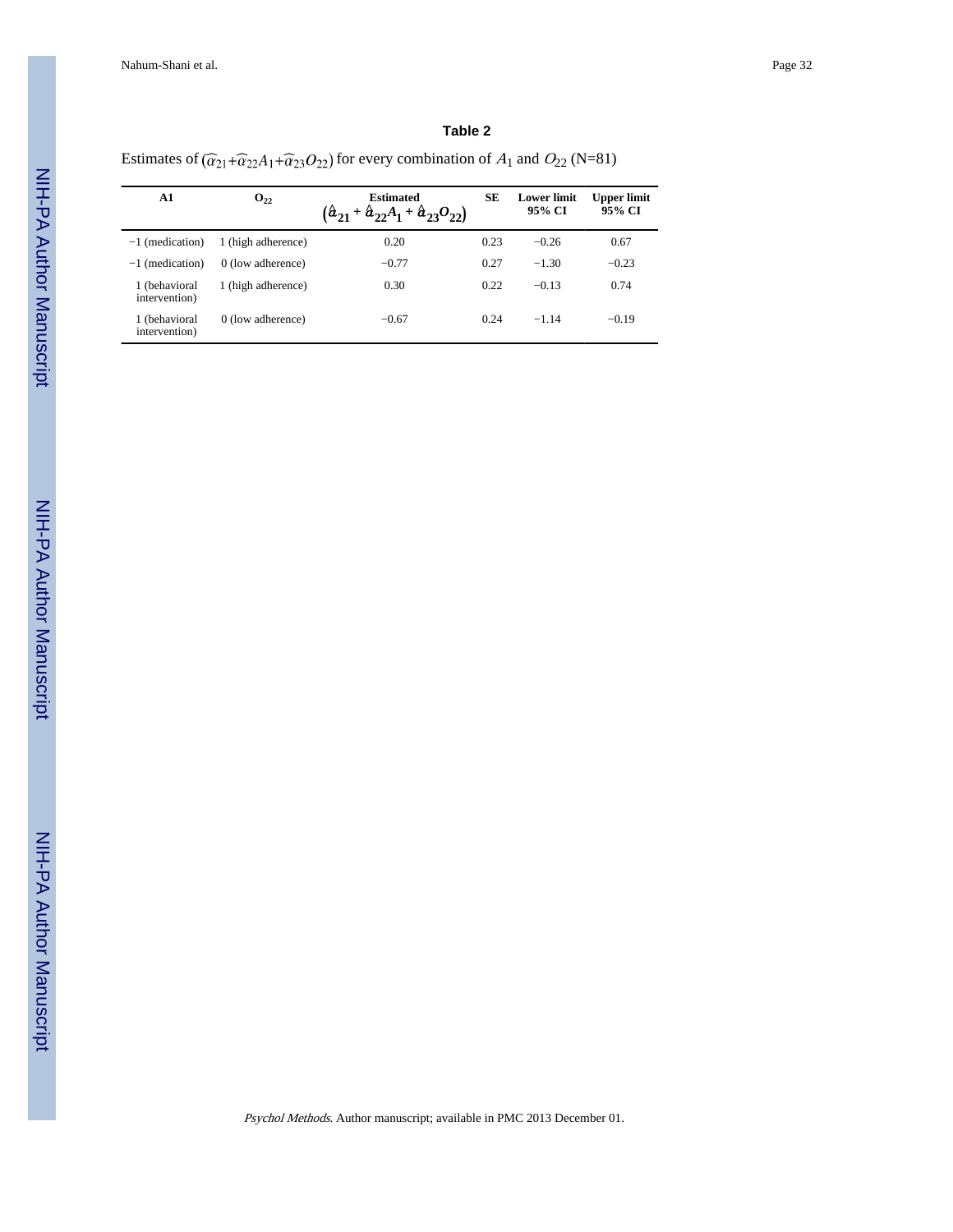Estimated coefficients and soft-threshold confidence intervals for  $Q_1$  (N=138).

| <b>Effect</b>                                                                               | <b>Estimate</b> | <b>SE</b> | <b>Lower limit</b><br>90% CI | Upper limit<br>90% CI |
|---------------------------------------------------------------------------------------------|-----------------|-----------|------------------------------|-----------------------|
| Intercept                                                                                   | 2.61            | 0.16      |                              |                       |
| $O_{11}$ (medication prior to first-stage intervention)                                     | $-0.37$         | 0.14      |                              |                       |
| $O12$ (baseline: ADHD symptoms)                                                             | 0.73            | 0.11      |                              |                       |
| $O13$ (baseline: ODD diagnosis)                                                             | 0.75            | 0.13      |                              |                       |
| A1 (first-stage intervention options)                                                       | 0.17            | 0.07      | $-0.01$                      | 0.34                  |
| $O11*Al$ (medication prior to first-stage<br>intervention*first-stage intervention options) | $-0.32$         | 0.14      | $-0.59$                      | $-0.06$               |